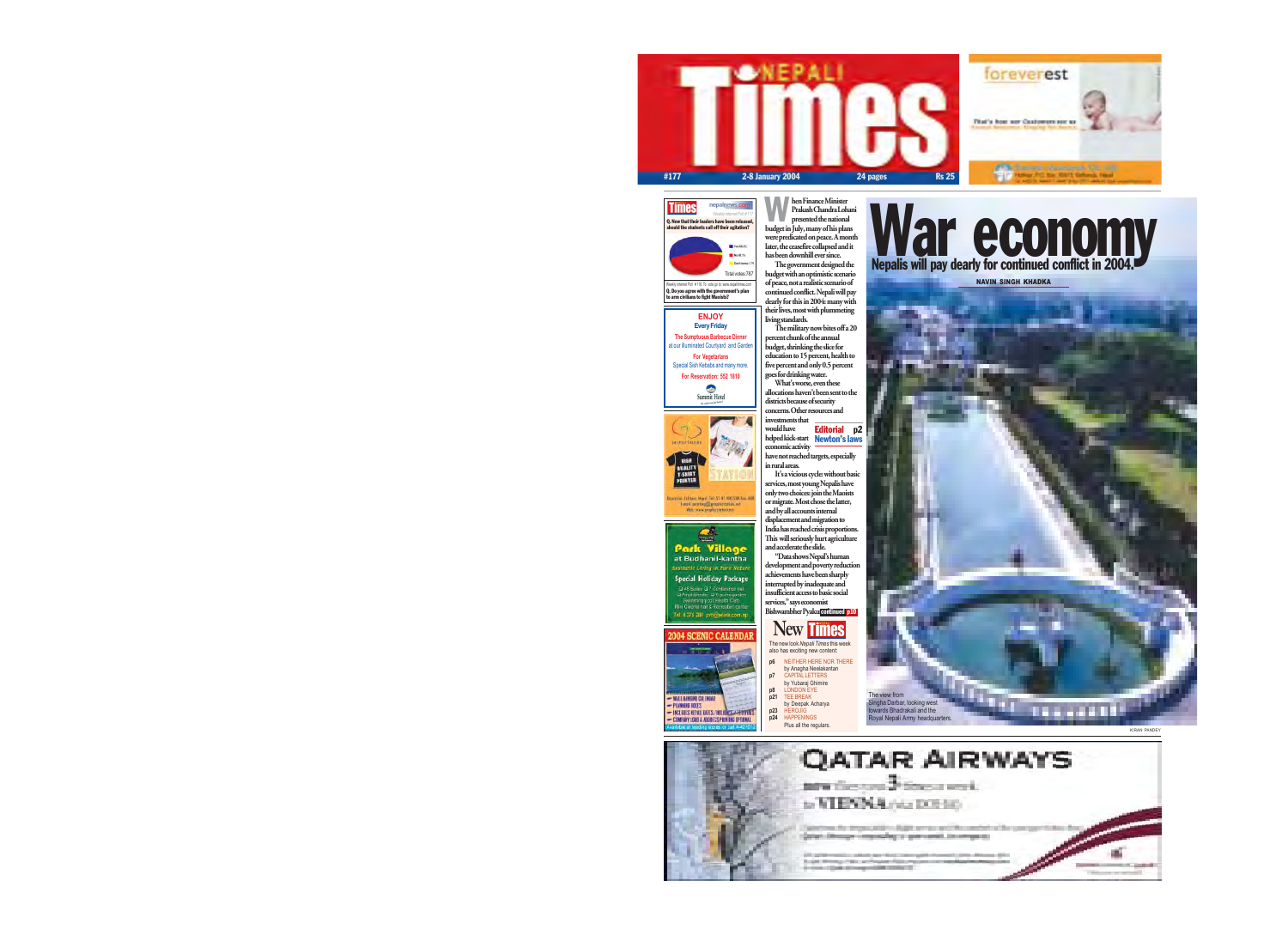**NATION** 

# Published by Himalmedia Pvt Ltd, Chief Editor: **Kunda Dixit**<br>Desk Editor: **Trishna Gurung**, Design: **Kiran Maharjan**<br>Webmaster: **Bhushan Shilpakar**<br>Advertising: **Sunaina Shah** advertising@himalmedia.com<br>Subscription: **Anil**

L ETTERS

### LET US PRAY

the noble elves have morphed into Orks now. Of course, drawing such parallels becomes an exercise in self indulgence to appease our own sense of injured morality. But truly, about a year ago I had written to your paper voicing my faith in the king's actions to take the country out of the mess. I'd called it required chemotherapy and even assumed to scold those harsh critics. The editor sensibly edited that offensive phrase and inserted some euphemism. Now, as things stand (of course in hindsight), my intellectual naivete only went to underscore the depths of my own political ignorance of what was actually happening in Nepal. Egg on my face. It will be a long time before I venture forth an opinion and pontificate on what ails us and prescribe quicksilver cures from my **Compaq** 

For once I tend to agree with CK Lal's assertions in his 'State of the State' column about our national proclivity for delving too much into our past to explain away the ills of the present ('Boom, gloom and doom', #176). Doomsayer or not, it feels that we have been cursed with Frodo's burden (to draw an analogy from the ever popular Lord of the Rings trilogy), with the evil eye burning into our daily consciousness and poisoning our minds. Nary a chance of Middle Earth surviving and a monarch, whom we once trusted and equated with the moral fortitude of the reluctant hero Aragorn, looking more like Saruman in the public perception. The proverbial ring of power has corrupted all our erstwhile heroes of the democratic movement, so much so that they now are nothing but ghostly Ringwraiths. As for all us, we see ourselves as those Hobbits, hopelessly reminiscing about what was once truly our Shire. Sadly that Shire no longer exists and a lot of

Now, I believe in the power of prayer. I pray that sooner than later, peace will come about because we all desperately want it. I pray that wisdom will prevail and the principal characters will one day

realise the folly of their war mongering, that a once small but great nation will rise above petty and self-serving power politics, cleanse itself of intrigue and corruption to regain its dignity in the brotherhood of nations. And, oh, that RNAC will be a model of customer service and efficiency, competing profitably and operating wide body jets across the oceans. Let us all pray.

### *T Sherpa, Seattle*

LAK

Living in Kathmandu, we are largely unaware of the harsh realities that exist in rural Nepal. It is a tragedy that most of us in Kathmandu seemed to be more worried about the festive hangovers than the dire state of the country as Daniel Lak points out in 'Vale of Forgetfulness and Unreality' (#175). The human right violations, constant fear of extortion, hardball interrogations have deterred even the few concerned ones that want to explore the situation outside the Valley. *Nepali Times* deserves appreciation and applause for updating readers with fair and balanced

he Bhutan government's<br>
military offensive to flush<br>
out Indian separatist military offensive to flush out Indian separatist militants from its territory is shrouded in secrecy and raises more questions than it answers. The first is: why now, 12 years after the militants set up camps inside Bhutani territory? What impact will this have on crossborder extremism elsewhere in South Asia? How will this unprecedented military action impact on Bhutan's own internal politics?

> news about the insurgency affected areas and the insurgency affected people throughout 2003. Your political timeline (#176) manifests the fear, insecurity and frustration that have invaded our lives in the last year. We have been trapped inside a triangle, cornered on all threepoints by three separate powers. The mysterious, carefree and self-centered attitudes of the political leaders have taken us as far as getting humiliated by the media of the neighboring country: an Indian daily posting a survey poll to question Nepal's



### independence. Even your best case scenario of ceasefire and parliamentary elections, Maoists included, is not a guaranteed sign of improvement. What is the guarantee that the political leaders will not misuse their powers once again? We need visionary leaders to guide us out of this hellish triangle: leaders who understand the sentiments of all Nepalis, leaders who are determined about the country's development and not just passionate about ruling. Here in Kathmandu we may have food and shelter, but like many people of rural Nepal, we remain clueless about the future of the country. This is a bad disease inflicted on us by the non-performing powers in the country.

*Manishi KC, email*

### VOX POP

I just finished reading the great article 'Voice of the people' (#176) by Kishore Nepal on your website. It is good to see that there is an avenue opening up for the peoples' voices to be heard. Television, radio and print are extremely powerful tools. It is always easy to

India must be grateful for what the Bhutanis have done to chase out its militants, but it must also seek a viable solution to its own separatist extremist problem. There must be a reason why there are ULFAs in Assam. In which neighbouring countries and for how long can India contemplate hot pursuit of its own militants? Delhi has to formulate a policy about frontiers. Borders are not just lines on the map for deployment of security forces. Trade happens through borders, so does smuggling, migration and the exchange of culture and history. Does India have a policy on this? 'Limited intervention' may not be enough in future.  $\bullet$ 

> ask the obvious questions, but what is needed are more answers, like the ones the people have on *Mat Abhimat.* So how does one build off of this kind of initiative? Possibly through creating a non-partisan platform for the voices of the majority to be heard and to publicise the acts of courage by those individuals and communities who dare to speak out for peace. TV is an amazing start but still limited in reach, temporal in nature. A platform for the voices of people to be heard could take on many forms, but might start as an independent website (as a repository) that collects stories, interviews, photo-essays, news articles, audio/video clips and opinions of Nepalis across the country demanding peace. From there it could then branch out in partnership with newspapers to circulate flyers into areas not reached by TV, celebrating those who speak out. With the low literacy rates in rural areas and broad radio access, the media with highest impact might be community based radio. The ideas are endless, action is much more difficult, and from what I just read about *Mat Abhimat,* the

A layout error led to the wrong poll results being posted in #176. The correct question and pie chart should have been: Is a military solution the only way to resolve Nepal's insurgency?



After counter-insurgency operations by the Indian military, the militants fled across the border to Bhutan. There were 3,000 guerrillas and their families in 30 camps inside Bhutan of which 13 belonged to the United Liberation Front of Assam (ULFA) and five to the National Democratic Front of Bodoland (NDFB). Both want independence from India and set up a nation called Kamatipur encompassing eastern Assam and northern West Bengal.

Another summit All eyes are on Bajpai once more.

Was Bhutan trying to send a diplomatic signal to India not to interfere in the case of Nepali Bhutanis living in camps in Nepal for a similar period of time? We



NAME OF BRIDE OPENING OF PERSON NAMED IN



Bhutan had to act sooner or later against the ULFA camps.

must remember that the separatist militants arrived in Bhutan at a time of maximum security alert in southern Bhutan because this was the period during which the Nepali-speaking Lhotsampas were being driven out. It could be that the rulers in Thimpu at the time had their hands full and didn't want to rake up another front.

epal's relations with the outside world seem to be governed by<br>
Newton's third law of thermodynamics: every action has an equand opposite reaction. So, as we get politically and economic Newton's third law of thermodynamics: every action has an equal and opposite reaction. So, as we get politically and economically weaker, outside powers get stronger. It is physically impossible for a country that is so dependent on the largesse of neighbours and overseas countries to be totally independent. We can remind ourselves about our brave and glorious past, we can go on ad nauseum about the fact that we were never colonised, but what really matters is how we manage our present. Do we grovel, or do we manage our affairs with dignity and self-respect and strive towards self-reliance?

But things had got progressively worse. The militants carried out attacks on Indian territory and retreated to their camps in Bhutan. The Assamese and West Bengal state governments were at their wits' end, and finally New Delhi started turning the screws on Thimpu. The Indian prime minister is said to have told King Jigme Singye Wangchuk during a visit to Delhi earlier this year that he better start driving out the militants, or else the Indian Army would do it for him.

Foreigners may not be actually micro-managing us, but it is clear they are more active than they have ever been in the past. Some of them have been speaking very bluntly about human rights violations, and tying future support and even a vital multilateral aid package to a restoration of democratic norms. There has been an unprecedented growth in military support in hardware and training. Some have slipped the aid in quietly, others boast about it. To be sure, there is also the shadowy involvement of the agencies of some countries that are not so innocent. People are asking: why detain and interrogate a party leader, and not the Maoists he went to meet?

Thimpu was in a bind. On the one hand, the militants were becoming a threat to Bhutan's internal security, and on the other, the Indians were itching to come into Bhutan to destroy the camps—a move that would seriously undermine Bhutan's sovereign status. After weighing the pros and cons, the Bhutani government appears to have decided with India to launch a limited intervention.

India, of course, offered all the necessary logistical and other help for the operation. And it was all done hush-hush, no one really knew what was happening—not even the chief ministers of Assam and West Bengal. The only news the outside world had were reports that the Bhutani king and crown prince were leading the charge, and that Indian troops were monitoring the situation at the border. Even the Bhutan experts are quiet.

Bhutan had to do this sooner or later. The trans-boundary element in a region known for extremist activity was not tolerable, and what if the refugees in camps in Nepal joined the militancy? What if Nepali Maoists influence also threatened the Bhutani monarchy?

Having razed the camps and chased the militants out, Thimpu will now have to keep them out. There is already considerable Indian military presence in Bhutan under the 1948 IMTRAT bilateral treaty, which is mainly designed to counter outside interference in Bhutan. But can Bhutan accept Indian presence directed at countering crossborder militancy?

If Thimpu had taken action 12 years ago, it wouldn't have had to carry out this military operation today. There may be a lesson there on the Nepali refugee crisis: if it delays a resolution there may be a much higher price to pay. In this age of globalisation, open borders and international media access, how long can Bhutan pretend that it is snug and warm inside its own woolen cocoon?

Mahendra P Lama is professor at the School of International Studies, Jawaharlal Nehru University, New Delhi. This article is translated from his column in *Himal Khabarpatrika*. mahendra\_lama1961@yahoo.co.in



**STATE OF THE STATE**

**CK Lal**

But as usual, the Indian premier is probably being more lavish with his promises than he would be allowed by his own babudom. Unless India begins with a generous gesture of goodwill towards its smaller neighbours, there is no way the economic cubs of the region will be able to keep pace with the galloping lion claiming to lead the pack. The non-reciprocity of the Gujral Doctrine wasn't charity, it was based on the sound economic principle of India acting as a powerful economic locomotive.

The other chain that has kept South Asia shackled is New Delhi's enduring obsession with military security. Since Islamabad also refuses to grow up from its juvenile fascination of nuclear firecrackers, it is still only 15 seconds to midnight on South Asia's nuclear doomsday clock. Here again, it is India that has the bigger responsibility of defusing tensions. If it doesn't do so on its own, outside powers will make it before long.

Just as the famous handshake that stole the show in Kathmandu, in Islamabad too all eyes will be on Bajpai. But this time he and Gen Musharraf better come up with something more tangible than the Lahore Bus or the Agra Breakfast. Apart from the importance of de-escalating the conflict along the Line of Control in Kashmir, there is one more thing that they can do to atone for their past misdeeds: begin the process of moving towards a common South Asian Rupee.

Despite doubts here among our economists, the South Asian Rupee has the potential of becoming the currency of goodwill in the region. And for that too, it is New Delhi that must take the lead.  $\bullet$ 

more prosperous South Asia, the leaders agreed to a vision of phased and planned process eventually leading to a South Asian Economic Union." The two biggest SAARC members who finally shook hands in Kathmandu and then resumed hurling barbs at each other must share the blame for undermining the viability of SAARC.

The SAARC's biggest challenge is that nothing will shake the belief of the foreign policy bureaucracy of its biggest member that the five smaller states (who all border India but don't share a contiguous border with each other) are ganging up against India. Such conviction makes India defensive when it should be the one taking bold initiatives.

Dhaka has lost all hopes of making SAARC work and has decided to focus on BIMSTEC instead. This look-east subregional grouping is free of Indo-Pakistan acrimony and has greater chances of economic cooperation. Even after badly bruising itself in Afghanistan, Islamabad is still pinning its hopes on profting from Central Asian oil and gas transiting its territory. Sri Lankans have always felt more affinity to ASEAN than to the geographical accident that placed it 50km off the tip of south India. Nepal is waiting for China's railhead to arrive in Lhasa. That leaves Male and Thimpu (combined population: less than two million) in favour of South Asian Economic Union.

Off late, Prime Minister Atal Behari Bajpai has been hinting about a regional Customs Union and even a Common Currency.

voices are starting to be heard. *D Drevo, email*

### SNIFFING

Naresh Newar's 'Glued to the streets' (#176) brings welcome light to a problem which is familiar to anyone who walks city streets. Newar is correct in saying that the children who sniff glue do so to escape hunger, cold and loneliness. However, I would be concerned if your readers mistakenly believed that the solution lies only in controlling access to glue. Street children without glue will still be street children, and they will continue to be hungry, cold and alone. Given the range of common consumer goods that can be inhaled for a cheap and quick 'high', controlling glue would take a lot of effort and produce little in the way of results. The answer lies in combining product control, prevention and treatment, with the opportunity for street children to build a life worth living. And this ultimately means that we all need to take responsibility for these children and

## NEWTON'<sup>S</sup> LAWS

There are some 'patriots' among us who are so sensitive about foreign interference that they don't notice we are walking around in rags. "We'd rather go hungry than be under the foreign yoke," is the credo of people who have never gone hungry in their life. Others go on bended knees to kowtow to friends and neighbours, only to selectively denounce outsiders. It is a hangover from the Panchayat past that national figures openly function as proxies of this or the other power. When there is so little self-esteem, don't expect outsiders to admire us, or respect our wishes.

Commensurate with this involvement, foreigners have also been dispensing advice more openly than ever before. So much so that some members of the diplomatic corps are embarrassed about the trend and have criticised their colleagues in public for overstepping diplomatic bounds.

In the final analysis, the active involvement of Kathmandu-based envoys in guiding events in Nepal is an outcome of the chronic failure of our own successive leaderships to do so. Besides, not all interference is bad. When outside entities speak out against Nepalis being disappeared, about the lack of due process, about attacks on the free press or democracy going into deep freeze, it should be welcomed.

Nepal's rulers may see it as interference, but for Nepalis it means at least someone is standing up for our rights. And if the foreigners use the 'aid card' so be it. After all, Newton's first law also states that an object at rest will remain at rest until an external force is applied to it.

> acknowledge a shared humanity.  *Brian Gilligan,Patan*

### **WEIRDER**

With each issue of *Nepali Times* Kunda Dixit's 'Under My Hat' column keeps getting weirder and more outlandish, so do his hats. How does he get away with it? Does he own the paper or what?

*SS Pal, Kathmandu*

### **CORRECTION**

NAREN

T

SUBHAS RAI

that stands for nearly 1.5 billion people—nearly one-fourth of humanity.

As current SAARC chairman, Prime Minister Surya Bahadur Thapa has hopped, skipped and jumped all over the subcontinent this month when he should have been concentrating on fixing things back home. Other than prolonging his uncertain tenure, Thapa's prancing has failed to achieve much—for SAARC, or for his own country. His travels exposed the sad fact that to fly to some SAARC capitals one still has to transit Singapore and Bangkok.

When Thapa hands over the gavel to Premier Jamali this weekend at the 12<sup>th</sup> SAARC Summit, he will have to begin exactly where the organisation

> was two years ago in Kathmandu. There have been platitudes, but no progress towards goals set by the Kathmandu Summit: "To give effect to shared aspirations for a

he SAARC Secretariat in Kathmandu looks more desolate than usual this

winter. Most staff are in

Islamabad, and the air hangs thick inside its poorly-designed and inadequately-heated premises. Nothing gives the impression that this is the HQ of an organisation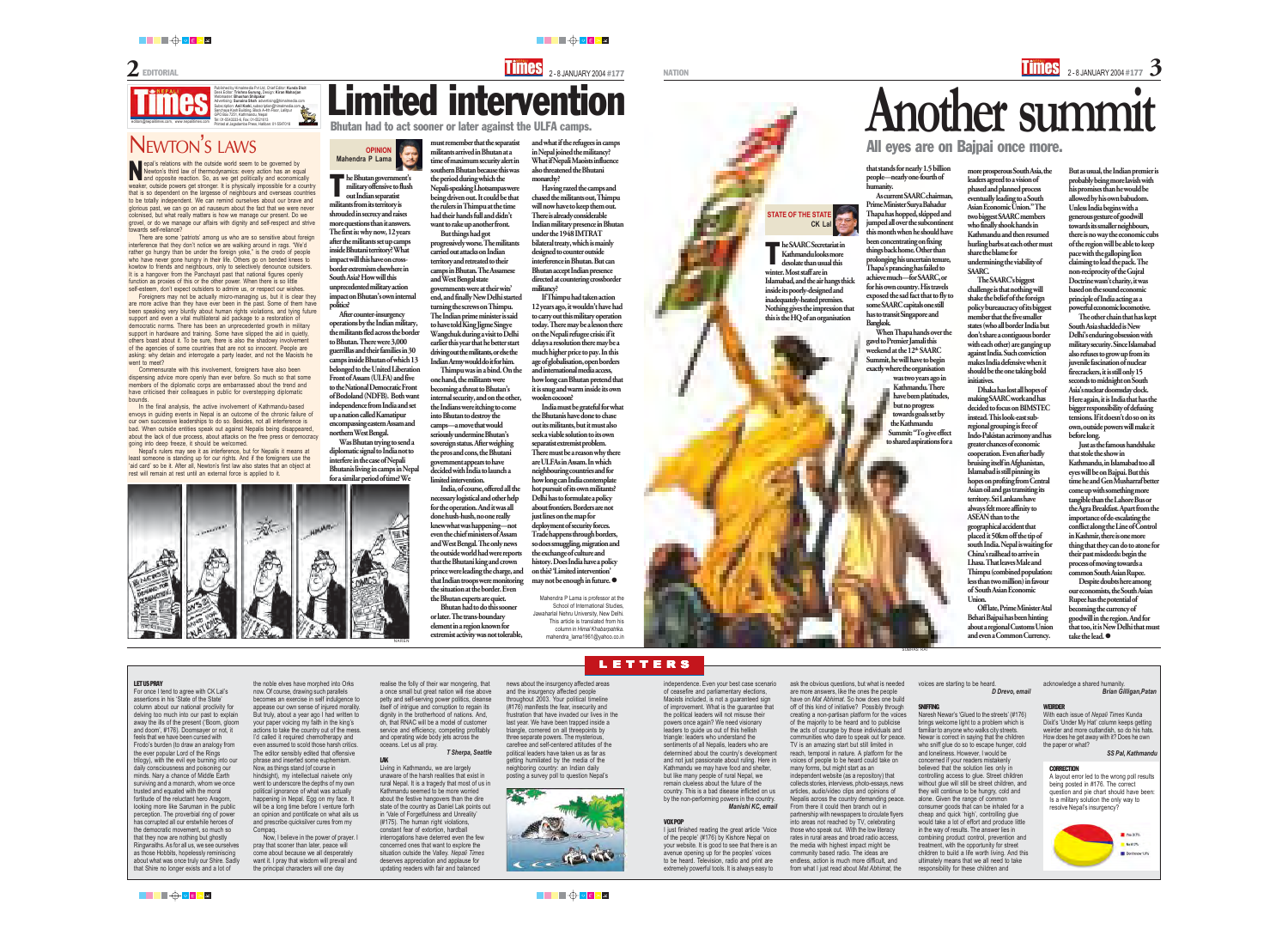### **HERE AND THERE Daniel Lak**

Here in the Himalayan kingdom, it all began much as it is right now. With mist and cold and with gloom, or at best, uncertainty about the future. A Maoist war was marching on. A shaky collection of has-beens, technocrats, wannabes and political cast-offs formed a government with no authority. Early enthusiasm for the king's dismissal of Deuba had well and truly waned.

Paradoxically though, within days we were over the moon. Ceasefire! Peace in our time! Negotiations! User friendly Maoists and a government minister who seemed to know what he was doing. Narayan Singh Pun's accomplishment in setting up the last round of peace talks remains the single most positive achievement

In late January, the Kathmandu elite the people who think they matter in this country—discovered national unity by getting gloomy themselves. Over the tragic murder of Krishna Mohan Shreshta, his wife and bodyguard.

## An arbitrary 12-month period comes to an end, Year of the truly weird

and what do we have to look back on with anything other than fear, loathing and regret?

of the last year.

A new, hard-line RPP splittist government took the king's salt. Agitating political parties finally started to realise that a few citizens wanted some humble pie eaten.

But the inevitable happened. Squabbling broke out in government ranks. A weak prime minister who once admitted to me in a television interview that he "wasn't used to working very hard" fell victim to his own inability. The country's hopes for peace faded although stubbornly—the ceasefire held. Nepali hope sprung eternal. 'Peace, peace and peace' was the government's ostensible mantra. But in late August, as long delayed peace talks resumed in Nepalganj and Dang, the security forces massacred about 20 people in Doramba—an event they have yet to explain to the people. War resumed shortly thereafter.

> Anything I've missed? Either positive or negative? Letters are welcome because I'd sure like some help in figuring out just what the hell happened in Nepal in 2003.  $\bullet$

███<del>▕</del>▏▖▛▗▗

TIMES 2-8 JANUARY 2004 #177 NATION 2-8 JANUARY 2004 #177 NATION 2-8 JANUARY 2004 #177



hat a year it's been. First off, no need to split semantical hairs over Nepali years, mis-measured millennia or whatever. But no one could argue that the past twelve months have not been seriously strange, downright weird. W

> Kathmandu rediscovered fear in September. Rumors of a 'hit list' circulated. It became perversely fashionable to boast that one was on it. Ministers, ludicrously, were given an official directive not to

venture beyond the Ring Road. Slowly, as more human rights abuses by the security forces came to light, it became obvious that the government meant to win this war with force. The Royal Nepali Army was confident. Even the police seemed more able on the field of battle. Eventually, an asingly emboldened Nepali media uncovered incident after incident where the state was illegally killing or detaining its own citizens. Amnesty International said Nepal had more disappeared people than any other country in the world. The government's response was to set up a human rights cell in the prime minister's office, a clear attempt to bypass the National Human Rights Commission.

ideology, could stand for elections. Few local political party leaders have ventured to their villages in the Midwest in the past four years. Interestingly, it was Maoist leader Prachanda who entreated political parties last month not to doubt his group's commitment to competitive democracy.

So as an arbitrary twelve month period comes to an end, what have we got to look back on with anything other than fear, loathing and regret? Well, not much.

The media got better in 2003, so did human rights activists. Nepali films like *Bhedako oon jasto* and *Numafung* wowed us, distracted us from the carnage and entropy. Deep Shreshta and others rocked the country in a fabulous peace concert. Various business ventures came and went, a hundred thousand more Nepalis went abroad to earn hard currency and escape the war.

"I am not a member of the Maoist party, and I contested in the elections because I wanted to protect the interests of my constituents and this was the only way I could do it," Rawal told us. But it doesn't look very likely that Rawal can do what he wants in his new post. Election or no

election, it is only the Maoist

writ that runs here. Across the villages of Achham, Kalikot and Bajura in the Maoistcontrolled heartland of midwestern Nepal, it is election time this month. The Maoists are filling the vacuum left after the Deuba government declined to extend the terms of elected local councils two-and-a-half years ago.

> The Maoists also run a labour camp in Shantada where inmates are forced to break stones all day. They include six Maoists accused of rape and a prisoner.



To counter the government move to nominate VDC members, they are conducting their own elections for village and district 'people's governments'. Sixty-two of the 75 VDCs in Achham have

held elections, of which 23 polls were held with votes being cast, in 30 the Maoists won unanimously, and in eight villages, local representatives were appointed by the Maoist party. In Kalikot to the north, independent candidates have won some positions in four village-level elections while the Maoists have swept all positions in 13 of the VDCs.

These are not 'normal' elections. The Maoists have their own election commission which drafted guildelines for the polls. One of the rules bars "capitalists, middlemen, civil servants, cheats,

spies and anti-people elements," so that only "anti-imperialist, nationalist, pro-people, prodemocratic, progressive and independent candidates" can stand for elections. And since it is the Maoists who decide who fulfill these criteria, it is clear that unless candidates have support of the party they cannot run.

For some, this smacks of Panchayat election rules in which only candidates vetted by the Back to the Village National Campaign and who were members of various class organisations, and therefore conformed to the Panchayat

> Twelve-year-old Mahendra Rawal wants to study, but hardly gets the chance. "Sometimes ther is no teacher, sometimes there are no students, sometimes they say there is a program, how can we study?" ●



In Achham, local Maoist cadre point to the victory of independent candidates as proof that the elections have been free and fair. Asked about the lack of development in the villages, a member of the Seti-Mahakali National Liberation Front, Gopal

Election campaigning, Maoist style, and hammer and sickles ying over the Binayak temple complex in Achham

Chand, tells us that the priority now is the revolution. "We are at war. We are preoccupied with fighting, not with development,

and we are still learning about governance." The local people's governments are using local voluntary labour to build bridges, maintain trails and construct public latrines. "We have done more than what they did in 12 years after spending six million rupees," says No. 4 Area Secretary, Prashant. But a governmentnominated VDC secretary of one

of the few villages where they still remain, is skeptical about development taking place just with voluntary labour. There has been no money from the government and NGOs for years now, he says, and there us no money to buy equipment and for maintenance.

The District Development Committee of Achham is gearing up to re-start road construction. DDC chairman Dipendra Raj Poudyal says he doesn't mind who builds the road, as long as it is built. "Our experience is that the Maoists themselves laid down their guns to participate in the food for work programme," he tells us.

Aside from the belt between the district headquarter of Mangalsen to the airfield in Sanphebagar, there is no government presence in the rest of Achham, except for teachers and health workers. No outsiders are allowed into the Maoist 'base areas'. Any outsider entering a village is either a Maoist or a teacher. Everyone else is presumed

to be a government spy. In village after village, there are only the very old or very young. There are no teenagers, no young adults. Any young men and women remaining are either Maoists or connected somehow to the party.

Maoist militia walk around openly with their guns. Most schools are empty, and have been converted into barracks or area offices. Accham's long-suffering villagers had got used to government neglect, now to ha got used to being forced to feed the Maoists. "We are really sick of this, we have to give them food, we have to do what they say," says

agat Bahadur Rawal used to be a UML party worker at Chaphamandu in Achham. This month, he stood as an independent candidate for the head of the 'people's government' in his village, defeating his Maoist rival by 125 votes. J

## **Elections in Maoland** MANOHAR SWAR and KARNA SHAH in ACHHAM

There is an English word that has entered the lexicon of the Achhmaese, and they say it with dread: 'Dumping'. It is the most extreme form of execution among the brutal methods used to eliminate class enemies.

After listening to the verdict against him, the victim is forced to dig his own grave in which he is then buried alive while being beaten and forced to answer questions from interrogators. An eye-witness to a 'dumping' execution says he watched an ex-Maoist guerrilla, Bishu Saud, being executed by this method last year. He was accused of being a traitor.

They are dressed in combat fatigues and present lal salaams. Comrade Shyam, vice commander of the first battalion of the first brigade of the Maoist Western Division, gets up on a stage festooned with red banners to proudly display his captured M-16 rifle *(see pic*).

This is the first time that Maoists have shown that they have captured some of the army's newly-acquired American rifles. Army sources admit the Maoists have taken away some M-16s after ambushing security patrols, but say they do not have supplies of the 5.52 calibre ammunition that the guns require. The army has also lost a few Israeli Galil rifles which can use the same calibre bullets as SLRs for which the Maoists have plenty of bullets.

In a press conference two weeks ago in which the military announced an amnesty for Maoist who surrendered, the government

one elderly villager in Kalagaun. "I don't even feel like working in the fields anymore."

Whatever the Maoists may say about enthusiastic local support for their cause, there is a great warweariness among the people. Most don't think the Maoists will ever win the war to form a government, but they are not ready to help the security patrols who come by occasionally, either. "You see what we are like: we are like little insects, we have no worth," says Ram Bahadur Buda in Maikhsthan. "Where can we go? We take each



"This country can't continue like this."

*– Hari Bhakta Bajgain, educationist*

### "I contested in the Maoist election because that was the only way I could help the people."

*– Jagat Bahadur Rawal, ex-UML cadre who was recently elected head of village peoples' government in Chaphamandu* Maoists fill the vacuum left in VDCs in the midwest.



or Galil returned.

Present Maoist strategy is to attack security patrols where they are most vulnerable—on

mountain trails or on the highways—with landmines and wire-detonated booby-traps. The army says that after suffering serious defeats, the Maoists have abandoned frontal assaults on military and police bases, and credits its better intelligence and the ability to intercept and cut Maoist communication links.

## said it would pay Rs 50,000 for every M-16 M-16s in Maoist hands

However, the Maoists hold sway over large areas of the country where government presence is non-existent, where they are strengthening their political work (*see, 'Elections in Maoland'*). Security analysts say the Maoists could be running short of weapons and ammunition for their new recruits and don't rule out a big attack on a base in the near future to loot an armoury or two.

### day as it comes."

The Maoists are busy using the school system to their advantage. The strategy is to "turn schools into barracks, students into battalion members and teachers into commissars," in the words of one cadre. Most schools are empty, and teachers are resigned to their fate: "They tell us to attend a Maoist program, we go, we don't ask questions."

Hari Bhakta Bajgain is a wellrespected educationist in Achham. Recently the Maoists

took him and a group of students and teachers on an 'Education Campaign' tour of the district. "We had to go," Bajgain told us. "We have to go wherever they tell us to go. This country can't continue like this. How long will this killing industry go on? The government must resume talks."

## 'Dumping'

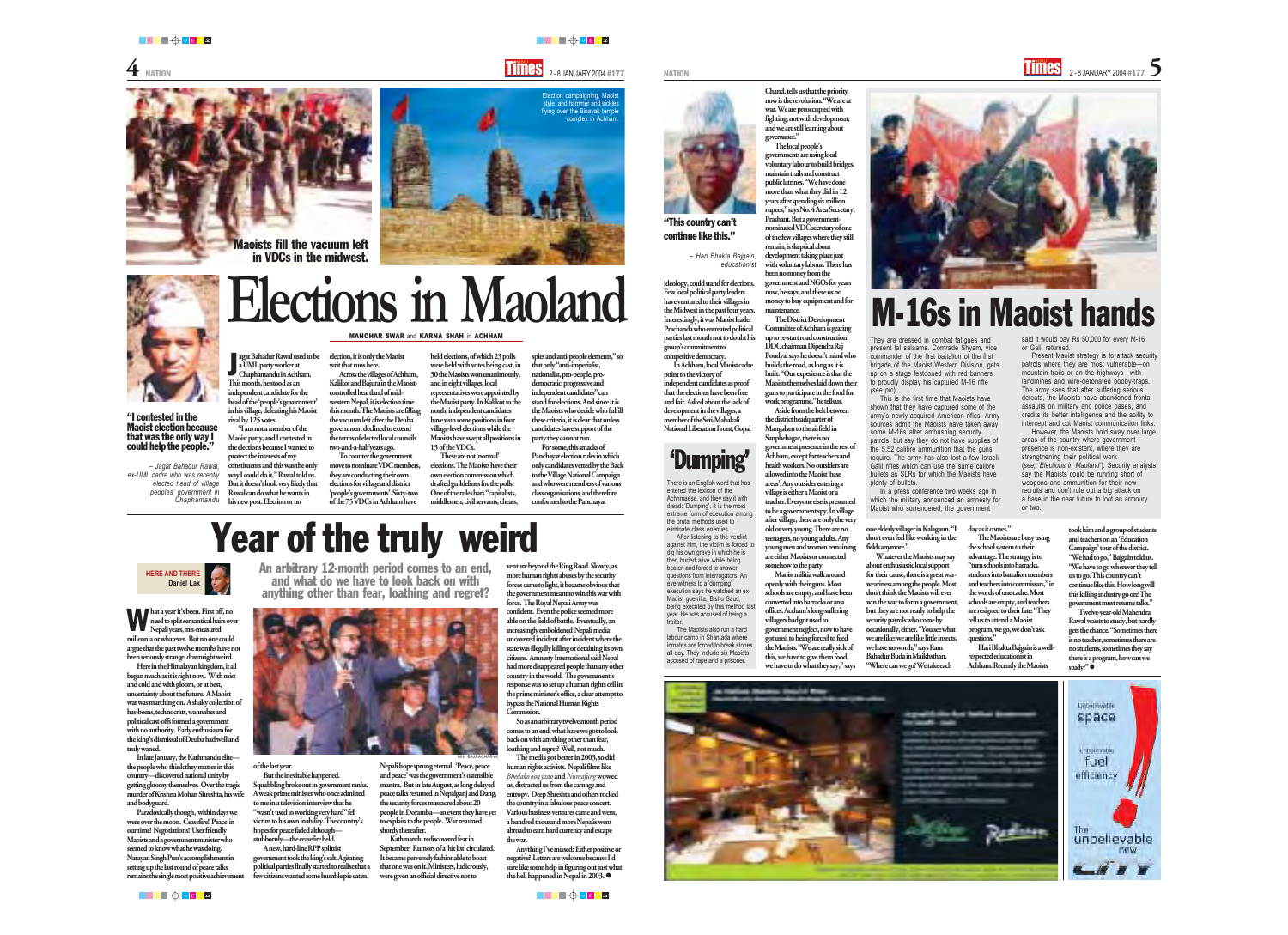

winter dusk. Cold air blows through the permanently winter dusk. Cold air blows<br>through the permanently<br>cracked open windows of one of the smarter #26 buses. This one is a colour South Asians of a certain stripe like to call 'sky blue'. In reality it is a little darker, less easy to define, one of the triad of colours people choose when they eschew elegant whites and creams for their walls. The others are, of course, the now infamous Bakery Green and the candyfloss or India pink of a oncesuccessful momo shop now sadly going to seed at a Dhalku chowk.

> eports from the flaming fields in the west and streets of Kathmandu suggest the voice and message from the two places have started to converge. The blood-stained soil of the west and the streets in the capital echo with calls for a "Republic Nepal". However, there is one fundamental difference between the character and commitment of the two voices. Ports from the flaming<br>fields in the west and streets

Until the smart new white buses came along with their slipcovered seats this bus was one of the nattier 26s that chug along from Patan Dhoka to Tangal and back with an odoriferous stop pause at Purano Buspark. It is usually a nice way to unwind, sitting in this semi-twisted hunk of blue metal that sports a natty navy stripe, but today it seems rather colder than my half open window and the missing door would suggest. And colder in a manner seemingly designed to pierce innocent passengers in the back of the neck like a guilt-inducing grandmother muttering about Marriage and Duties. On closer inspection, a considerable chunk of the large rear window is missing.

The draught only intensifies the slightly out-of-body feeling caused by the dim light inside the bus, the halflight from slow moving streets of candles trying hard to illuminate little piles of frozen vegetables for the evening shopper rushing home, the occasional hallucinatory and

The Maoists are avowedly prorepublic and want monarchy even within the constitutional status scrapped, whereas the student union leaders who raised the antiking slogan at Ratna Park recently are pro-constitutional monarchy by conviction. But politics is not always about commitment. It is, at times, guided and directed by reaction. Political parties and pro-

democracy forces both inside and outside the country perceive the king to be moving beyond the spirit and boundary of constitutional monarchy. But the Kathmandu street protests were done neither in coordination with



**CAPITAL LETTER Yubaraj Ghimire**

> In the past 15 months, the king has made many public pronouncements about his commitment to multiparty democracy and the constitutional monarchy. The way to apply this is to invite political parties to the negotiating table to seek an understanding on how to bring the constitutional process back on track. Failure to do so now may nudge the parties ever closer to the group currently setting rural Nepal afire. The king and political parties disregard co-existence at their own peril.  $\bullet$



not yet imagined. The fact that the slogan of 'Republic Nepal' was raised by student leaders affiliated to the Nepali Congress and the UML both committed to multiparty democracy and the constitutional monarchy, was borne out of deep suspicion about the role and of the king in the post-October Fourth royal takeover. But the antimonarchy and the anti-king slogan should be viewed independently of the armed insurgency spearheaded by the Maoists. To that extent, Prime Minister Surya Bahadur Thapa has been able to

demonstrate political acumen in ordering the release of the arrested student leaders and withdrawal of the charge of sedition against them.

This, however, will not lead to a resolution of the current political impasse that demands a much more sincere and conciliatory gesture from the king and political parties. The monarchy in Nepal, no doubt, still represents certain tradition and faith, and in the minds of many, has the sole responsibility of rescuing the country in times of crisis. Some even believe he is bestowed with divine power.

the Maoists, nor did it contain their ideological fury and hatred towards the monarchy. At most, it was a warning in an uncharitable manner that a regressive attempt against democracy by the king would provoke a formidable protest from the people in a form **Unwise divergence**

Lucky for us that Kathmandu has managed to take the sting out of the worst of this by instituting the otherwise annoying working Sunday. The lack of doom surrounding Sunday evenings might explain why so many people move here from other places. The battle is slightly more winnable now. So, for fellow sufferers from pressure cookerinduced doldrums, and any other right thinking person who wants to focus on lovely crisp mornings instead of trying to fill maddening evenings with Activities, I return next week with a cheerful, lighthearted, yet warming winter dinner menu that involves no pressure cookers.  $\bullet$ 



There have been petitions dispatched in impressive numbers—voluntarily or inspired—by such Nepalis to the royal palace secretariat urging for king's direct intervention. The king is promptly informed about such requests since they also reflect the mood of palace staff guided more

by selfishness than the prevailing rule of law.

They will be able to exercise extra-constitutional authority only if the king becomes all-powerful again, and Singha Darbar as well as the parliament cease to be in the way as envisaged in the 1990 constitution.

What they will not advise the king is that these same petition writers will not come in an organised way on to the streets to counter the political parties or the Maoists, should the slogans for republic become more strident. If the king is guided more by these motivated sentiments than pragmatic wisdom and the spirit of the constitution, it will just pave the way for a more bitter battle between him and the political parties.

Despite their failings in the past 13 years, internal and external pro-

democracy forces should support the cause of the political parties, even grudgingly. An ambitious king can only derive limited advantage of the past failings of the parties, that too for a limited period. But that advantage should ultimately be turned and translated into advantage for the people.





NEPALNEWS.COM

he interrogation of senior UML leader Ishwor Pokhrel at New Delhi airport this week grabbed media headlines, but all television cameraman Baikuntha Maskey could do was dash off angry letters about his ordeal. T

oppressive brightness from a billboard or large store, the headlights and indicators that seem always to appear through an astigmatic haze. All this and the smell of warm woollen bodies, of tea-steeped mouths, and dry roasting beans and legumes, and the sense that a dense, foggy night is about to bear down combine to create a distinct sense of being hemmed in, doomed forever to hear timid conversations between loutish young clerks and girls from Campus.



I'd be surprised if every resident of this otherwise wonderfully liveable city doesn't feel at times like these like a sailboat, buffeted by the competing winds of darkest angst and wildest euphoria. Actually, I'm not really sure where the wild euphoria comes in, but it is likely some kind of big loud nihilistic bwahahaha laugh at the absolute futility of anyone's life at 6PM on a wintry night. The only salvation seems to lie in consuming nourishing liquids and being stupefied by vast quantities of food in the presence of a few solid folk. The problem arises with the

food. One must, unavoidably, sometimes eat at home. Eating at home is fine, grand, but being in any neighbourhood in a South Asian city around dinnertime is dangerous. To me it means one thing – the distant

passive-aggressive hisses and sputters of pressure cookers erupting all over town. Of course we've been conditioned now to equate the nasty things with explosive devices, which goes to show that they are inherently evil in any case, but if you can't help listening carefully to the sounds, as I know many people do, this is what you hear and see: domesticity, routine, discontent, confined spaces, unfulfilled plans, whether for the day, week, or year, an oppressive bubble encompassing and confining everything. This sound ranks high on the list of things that makes people laugh bitterly and look from the bread knives to their wrists. This sound on a slightly unreal winter evening has, I'm sure, sent many sobbing into the night. This sound on a winter Sunday evening is something I do not care to contemplate. Down that dark and empty trail lies complete breakdown.

## Pressure-cooker life

At dinnertime there is the distant passive-aggressive hisses and sputters of pressure cookers erupting all over town.

**NEITHER HERE NOR THERE Anagha Neelakantan**

> Maskey was transiting New Delhi airport on his way to the United States with his wife, Bimala, on 8 December. After arriving from Kathmandu on the night flight, they had a six-hour layover while waiting for Air India AI 111 to New York. At about midnight, an Air India staffer with two security officers asked for their passports and rudely accused them of having a forged US visa.

> "This Air India guy named Sunny was abusive, and didn't want to listen to a word we said to explain that our visas were duly issued by the US embassy in Kathmandu, that they were valid for five years and we had visited America in 1999 on the same visa," the 55-yearold Baikuntha who works for Reuters TV recalled.



From this point on, things started getting even more nasty for the Maskeys. An officer from the US embassy in New Delhi arrived to check his visa and also pronounced it fake. "He refused to believe we got the visa in Kathmandu, and didn't want to call the embassy in Kathmandu to verify," Bimala Maskey said. The embassy official then escorted them back past the immigration desk and cancelled the US visas on their passports.

By now, the Maskeys were not just completely mystified about why they were being picked upon, but also getting really worried that they may be detained. The Air India staff and security personnel kept taunting them with threats of three years' imprisonment for fake visas. "They tried their best to make us feel like criminals," Maskey said.

They ended up spending the night at the airport's transit area to wait for the Royal Nepal Airlines flight the next evening. After 24 gruelling hours at the airport, and when the flight back to Kathmandu was finally boarding, the dreaded Air India staff and security guards returned to demand their passports and harass them again.

After getting back to Kathmandu, the US embassy immediately re-issued the Maskeys B1 and B2 visas valid for five years free of cost. The couple have now resumed their delayed holiday in New York, but not before writing a strongly-worded letter to the US embassy in New Delhi, saying: "We would like to draw your attention to the harassment and inconvenience, huge financial loss as well as mental torture we endured." The Maskeys have asked that the matter be probed and appropriate action taken against the embassy official. They have also demanded compensation for financial losses and for "character assassination". The letter is copied to the External Affairs Ministry in New Delhi and the Foreign Ministry in Kathmandu.

Says Maskey: "We really don't know why we were victimised like this, but all we want is to warn other Nepalis of the kind of treatment one can expect at New Delhi airport these days."

███▜<sup></sup>▕▊▅▏▓▛

███<del>ᠿ</del>◦<mark>€</mark>⋗≚

**Nightmare in New Delhi** Harassed passenger warns fellow-Nepalis: avoid New Delhi airport.

Baikunta Maskey and his wife, Bimala, back in Kathmandu after their ordeal at New Delhi airport with their passport.

MIN BAJRACHARYA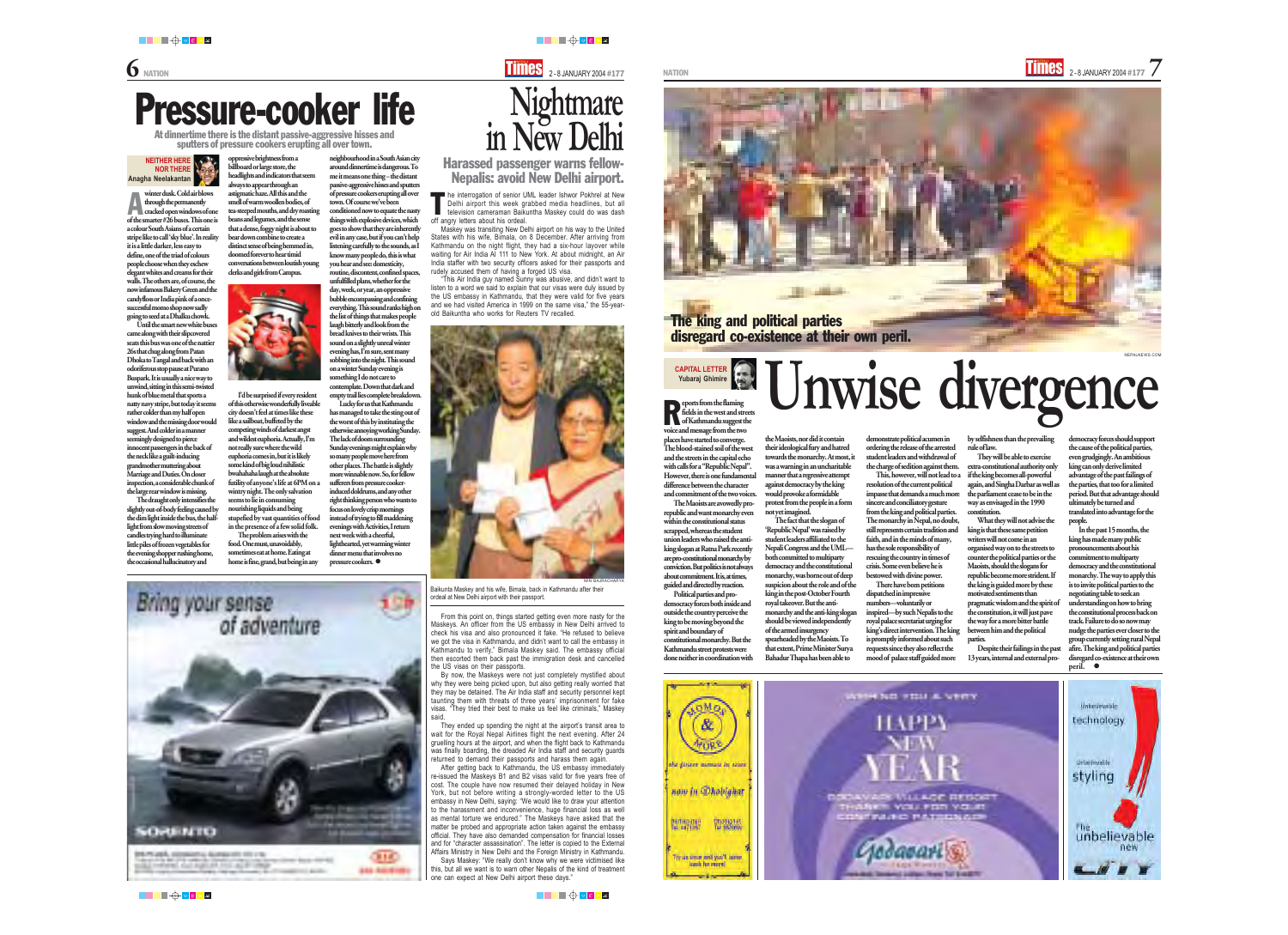Experts are still pontificating, but there is an electric snap in the air. After many years, South Asia is waking up to the potential of SAARC as a forum to strengthen economic ties rather than getting bogged down in regional geopolitics. There is talk of a unified currency and of course, making SAFTA a reality rather than a seminar peg. Will the 'talk more, do less' leaders of South Asia take up the challenge? From the last SAARC summit in Kathmandu till date, there have been some significant developments in the region. India's economic outlook and growth have made the world sit up and notice the opportunities for synergy in the region. India's interest in ASEAN, by opening air routes and building transnational highways, points in the future direction of this superpower. There is a thaw on the political front too, however slight, between Delhi and Islamabad. The two antagonists discovered they are losing huge amounts of trade dollars because of the conflict. Should they redress this imbalance, it would add a new dimension to the politicoeconomic scene in the region. If India could overcome it's adversity towards China (and the two also share a war) for a piece of the regional trade and economy, surely the same formula can work with Pakistan. India's greater proximity to China provides a new spectrum of opportunities for the region. Yes, there are individuals in South Block who would still want politics to be the main agenda in the region, but propagators of free trade

**2004** is here with a bang,<br>literally in the case of this<br>publication, with the literally in the case of this publication, with the launch of a reformatted weekly. Will 2004 hold more hope than the year just gone by, or will our country dig an even deeper hole? I SAARCONOMY

are on the inside track.

Nepal with its own political mess, stands as a bystander to rapid developments in the region. While we could have provided the neutral venue to start regional trade policies and activities, Nepal is now sidelined. Although we have voiced our bit on a unified currency, most of the rhetoric is tied to vague and unfounded fears of neo-imperialism.

We, who have a fixed currency regime, find the gumption to disregard a unified currency. The proposed South Asia 'Euro' would not make a big difference: in fact it could bring more fiscal stability to the region.

The Nepali private sector that led the SAARC-isation of trade and industry through the formation of unified body, is now caught in its own politics. The election fever that infects other national trade bodies

## **BIZ NEWS**

In the  $21<sup>st</sup>$  century, the British media has a new perception of Nepal: the land of fighting (in the courts) Johnny Gurkhas, people's war and human rights atrocities,

back to Year Zero? Prolonging the struggle can only undermine the very interests and the development needs of the constituent base they allege to serve. The cause of this struggle is now in mainstream politics and the agenda of the multilateral development agencies.

am regularly probed by Londoners about the state of Nepal. Frankly the hole couldn't be deeper for me, when I have to don the role of a chief apologist to spin and dispel the message of doom, gloom and imminent disintegration of my motherland.

The new year inevitably brings resolutions with many going on an overdrive with

Joti Giri is an utility professiona in London.



rampantly corrupt and visionless leaders, banana democracy and a realm tainted by massacre. The country has lost its innocence and its sheen, shang has long left rila, the myth is a distant memory. The country needs to change, adapt and reinvent, and the timing could not be more appropriate to stem this regression. If we don't seize this moment and traverse the high pass of peace, Nepal will be left further and further behind.

> India, and Sri Lankan spices can find its way to the Himalaya without hassles. Manufacturing bases can be located to serve portions of the region and the service industry will not have political boundaries. The WTO will bring in many woes that have not been anticipated. Taking a united stand puts us in a better position to negotiate. So, to all the unbelievers, a regional trade bloc under SAARC—is the only way forward.  $\bullet$

The key stakeholders in this drama have to realise there is no military solution and no going back to the discarded system of the *ancien regime* or to failed and selfish geriatric politicians. The gung ho army, the increasingly influential procurement agents and the military advisers have to concede that the grievances behind the conflict cannot be defeated militarily. They can only be defeated by diverting those resources being ploughed into finding a military solution.

Three months after the revival of the Kathmandu-Bhakatapur trolley bus service that was closed three years ago, plans are afoot to make it turn a profit. Kathmandu Metropolitan City and Kathmandu Electric Vehicle Alliance (KEVA) signed an MoU on 19 December in which KMC requests KEVA to develop a business plan for the trolleybus system which will be based on a CEMAT study, which was commissioned by Winrock International. KEVA commissioned the study immediately after the course of the trolley bus services in December, 2001. the Ministry of Labour and Transportation Management has separate agreements with KMC, Madhyapur Thimi and Bhaktapur.

Those Maoists with their fluid principles should probably rent another cause and migrate down south for the winter to their keeper. What do they achieve by taking the country

**The Shang has left Rila**



**COO**<br>Since its management was revamped eight months ago, ServingMinds, the pioneer call centre in the kingdom, is seeing the good times roll. Orders for expansion of capacity from existing clients are on the rise and the company has just signed on three new clients. The new contract means ServingMinds will immediately take on board at least

lifestyle and image overhauls. Nepal and the actors in its Greek tragedy should also adopt some resolutions. It is needed as the country's image slides further in the global PR index. Nepal has joined the banana republic league, competing with basket cases from other conflict zones. Surely we don't deserve to be in that league.

> Judging by the success of call centres and BPO businesses south of the border, president of ServingMinds, Ashish Kapoor, feels Kathmandu can follow suit, generating thousands of jobs. According to Kapoor, the agents' success and the growth of the venture, coprompted by Mercantile Group, is evidence that the international call centre business is here to stay.

Bruising headlines and countless dedicated column inches in broadsheets bear testament to this new profile. There used to be a time when the Londoner's romanticised view of Nepal was the land of Mt Everest, white crystalline Himalayan peaks and majestic temples, subservient and brave Johhny Gurkhas, poor and placid natives ruled by an absolute feudal god king. Those images and the parodies are now so last century. Today, there is a darker picture: an ailing country suffering from aid dependency syndrome coming to terms with political seismicity and failure.

Nepal has to catch the slipstream of the economic dynamism and optimism spreading in the region and present a confident and a contemporary image. Investment, tourism and development can only manifest in a nation at peace with itself. Nepal has to spiritually cleanse itself of its past misfortune by looking back at its rich tradition of tolerance, understanding and compromise.



**he powwow has begun.**<br>Experts are still pontified<br>but there is an electric.

Misogi is a traditional Shinto bathing ritual for purifying the mind and body, usually performed at the start of the year. The hour is here, Nepal and its leaders (political, RNA and PLA) should perform misogi and be agents of change. Let 2004 be a year of the Nepali renaissance. z

### London Eye is the first in a rotating column in this space every week that is written exclusively for Nepali Times by various London-based Nepal-watchers.

### **LONDON EYE Joti Giri**

will get the attention of Nepali business people. The South Asia trade movement is built on strong lobbying by India and Pakistan. Perhaps our fear keeps us from seeing the benefits of seizing more opportunities.

They range from tourism and travel to Business Process Outsourcing (BPO). Nepali tea can freely move to Pakistan through



No joyride

### Talk it easy

300 new hires on location.

Head of HR at ServingMinds, Gitanjali Rana Gurung, says the company offers a great opportunity to recent graduates interested in careers in the global marketplace. Priding itself on its professional standards, each staff member undergoes an orientation and training program geared to providing quality service while developing their own skills. And there are on-the-job perks like transportation to and from

work and meals.

### **NEW PRODUCTS**

SUBHAS RAI



NEPALI BIKES: We may have yet to send a man to the moon, but by golly we've made manufactured in Nepal, has been launched



our first motorbike! Cosmic Yingang Motorbikes, the first ever bike to be under the brand Cosmic Yingang Motorcycle Manufacturing Company ambassador.

(CYMMC). Manufactured at Bardaghat at Nawalparasi, the bikes come in two models, YG 100-12 and YG 125-11 and are priced at Rs 59,999 and Rs 74,999 respectively. The bikes come equipped with patented fuel saving device and have other special features like two-clutch system, disc brake, gear display, alloy wheels, a two year or 18,000km warranty. Actor Rajesh Hamal is the brand

> **Communication** Maruti

Λ⇔Ν

V世l

NEPALI NUTS: The amount we spend on imported snacks is definitely not peanuts, so it does seem logical to switch to a Nepali brand that offers great taste, good quality and money back to the country. Maruti Peanuts from the ATC group is available in honey, roasted and salted flavours. The manufacturers are confident their product will meet the exacting standards of snackers in the kingdom.



**Mandala House** 

APARTMENT HOTEL

Luxury Apartments

At Consfortable Rates

Baluwatar, Kathmandu Tel: 4412412 (9)00 am - 5:00 pm 88412-24635 (after 5:00 pm & Salam E-mail: maschin@wilnk.com.rg Web site: www.marciate.com.np

CHINESE FOOD: Everything about China & World Restaurant at

Kamaladi is on a very big scale--a buffet capacity for 228 people, the lunch buffet has 40 items, dinners an extravagant 60, both priced at a reasonable Rs 280 and Rs 380 per person. Groups

of more than five can avail of a 15 percent discount, and while the menu is predominantly Chinese, there is Indian and Nepali cuisine on offer too. And as a truly new freebie, newlyweds can score a free car to ferry them to and from their party.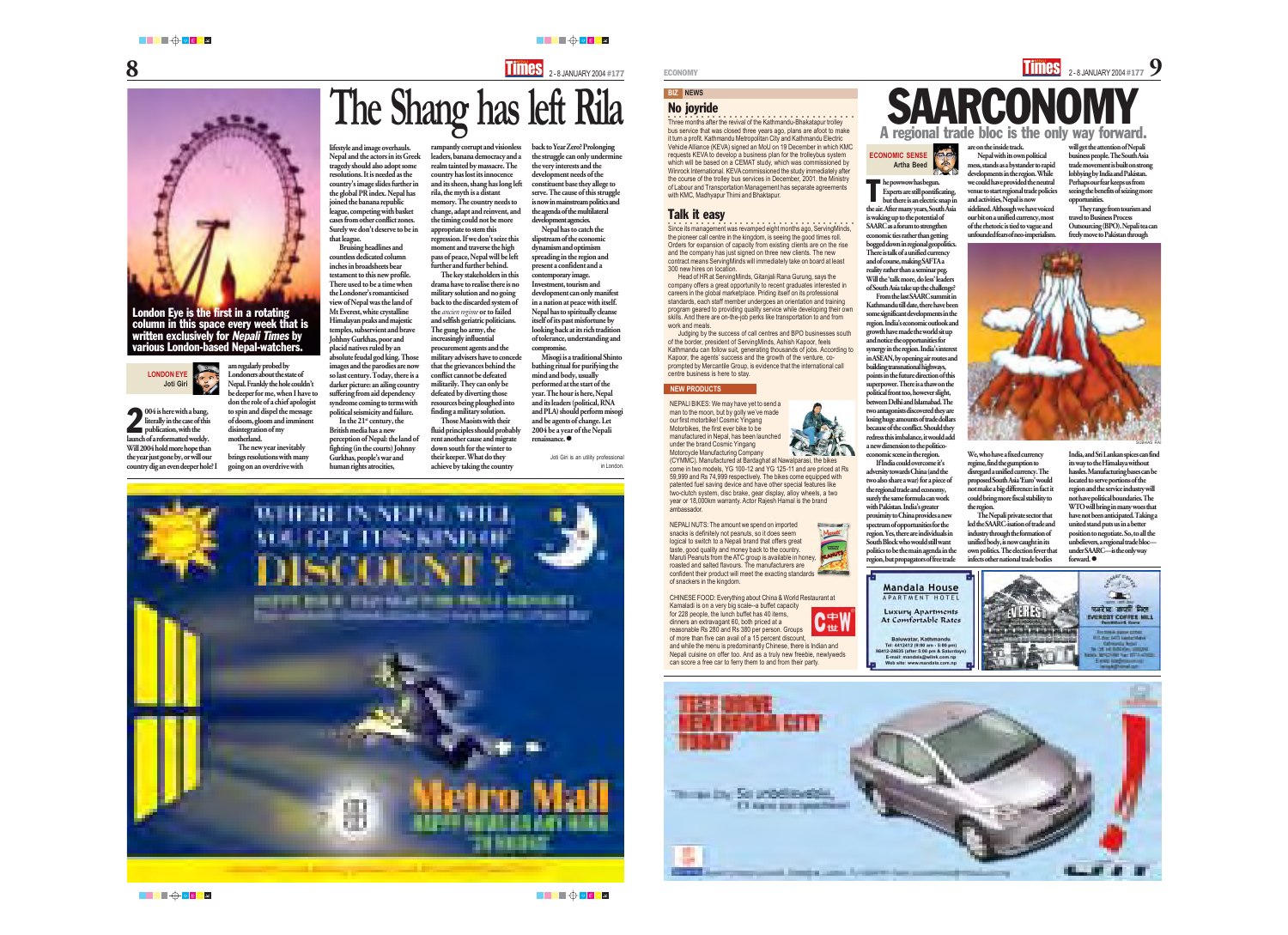"Are you really a Nepali? But you do not act like one." Having heard these remarks umpteen times (from various camps and sects, and all in an urban context) I finally decided to embark

on a quest for the ideal Nepali female. What is a real Nepali woman? What did I have to do to 'belong'? At the end of my exploration, here is what I have found:

### **Historical damsels**

One must start at the very beginning with historical Nepali women: Sita, Gargi, Bhrikuti and the like simply because our society has an unshakable hang-up about them. I asked a character pundit what was so Nepali about these mythological figures, what was the essence of the Nepali female character? He pulled out the Sita Scale, according to which you can rate a woman on how she embraces the concept of shame, honour, guilt and self-worth as defined by values still prevalent in our society.

Nah, you may say, the urban Nepali woman has moved on, she is not shackled by these outdated values. Wrong. If it wasn't for this hang-up and brainwashing would Shrisha Karki have hung herself last year? Probably not.

### **Martyred mothers**

'Every woman is a mother,' they say. Fair enough. My only problem is that I do not have the prevailing Joan of Arc quality of Nepali mothers, which would allow me to be perpetually martyred for the greater causes: my husband, my children—especially my sons—my house and everything else but me.

I would like to take a moment here to thank Bollywood (and now Kollywood) for its unfaltering dedication to produce an eternal galore of role models for the mothers of this subcontinent. Come hail or storm, or fast-paced mobile clutching Indian generation next, when it comes to the mothers, they are still martyred, grieving, and recounting their fate and sorrow. If you wondered where your mother learnt that emotional blackmailing tool, wonder no more: she got it from the silver screen. Our wise mothers know that nothing has a greater social appeal and resounds better with people than *dukha*.

### **Sir Madams**

These are the empowered and gender stigma transcenders. In the West, women used to burn bras and grow armpit hair 25 years ago. Today, our women start NGOs and say stuff-it to the kitchen to watch the Hindi serial, *Kasuati*, where a bunch of thoroughly empowered women do all sorts of revolutionary wheedling.

With all these empowered women infesting the workplace, things have become a bit topsy-turvy. Recently, staff in an office in a tarai town were so taken aback by a female engineering specialist that they ended up calling her 'Sir Engineer'.

neighbourhoods can be said to have a personality, then Lazimpat of late acquired a rather artsy one. This thin artery that runs past various embassies, VVIP residences and hotels has suddenly sprouted a number of interesting little galleries and cafés, attracting a vastly different crowd from

### **Mrs Post-graduates**

The days when urban girls and young women didn't get a chance in higher education is gone. All parents now want nothing short of a postgraduate degree for their daughters. "Why a Masters?" I asked one father. Is it because these progressive parents believe that their daughters need to stand on their own feet? He laughed at me. "Nobody would marry my daughter if she didn't have a Masters degree." A masters so she can get married to a lord and master.

### **Rebelling Chelis**

I take my hat off to actress Jharana Bajracharya for publicly admitting that she has sex appeal, and yes, she is proud of it! Brave Jharana does not believe in the Sita Scale. And there are the underground women's group calling themselves 'Charitraheen Chelis' who dare to reveal that Nepali women actually are in control of their own sexuality.

## **From historical damsels to rebel chelis**



███▜<sup>▗</sup>▅▗▗▗

Korean photographer Kim Hong Sung's *The Land I Love* is exhibiting till 16 January. It will be followed by another Korean artist's calligraphy. "This is just the beginning, and while fulfilling the artists' needs we hope that those who come to Gallery Nine leave us with something special too," says Lama.  $\bullet$ 

**NEPALI PAN Neeta Pokhrel**



Staff at Gallery 9 pulling down the cartoons of Batsayan on Tuesday to make way for an exhibition of photographs of Nepal by the Korean artist, Kim Hong Sung that will be on till 16 January

from the early days of tourism, to set up shop. They wanted a meeting place that welcomed artists, both old and new. "We want to exhibit everything that was neglected in the past by other galleries because a lot has to be done to promote Nepali art and literature," says poet Viplob Pratik.

The finance minister has been trying to put a brave face on all this by citing improvements in macroeconomic performance with a notable 15 percent increase in revenue this year. Lohani told us: "Production has gone up and so has fiscal balance and trade, we are moving in the right direction." The Nepal Rastra Bank's latest review cites exports increased nine percent compared to a 19 percent decline last year.

Inaugurated in April 2003, Gallery Nine is already unique for showcasing the work of those who received neither opportunity nor encouragement. 'Art' here covers the entire spectrum from music to dramatic monologues. There is no fee for exhibitions, but the gallery does take a commission from all sales to cover overheads like the curator, caretaker and cleaner.

"There is a lot of great local talent here but they are shy to show their work," says ace photographer Mani Lama. Narendra Pradhan did a joint photo exhibition for the first time with his father and he was surprised by the reaction. "When they bought his pictures right off the wall, he realised his worth," says Lama. All nine agree this is the kind of impact that their gallery

the usual visa penitents. The most recent, Nine creative Nepalis and one Korean

Gallery Nine, is different.

got together one day and decided they needed a common space to grow, nurture and share: Manjushree Thapa, Viplob Pratik, Mani Lama, Sudarshan Karki, Deepak Thapa, Ashmina Ranjit, Basanta Thapa, Bandi Nima Sherpa, Tashijangbu Sherpa and Kim Hong Sung. All of them are art lovers and include painters, photographers, authors and even a poet bound by a common love for art and

literature.







# Gallery mine

Gallery Nine chose the environs of Snow Lion, a landmark Kathmandu hotel

### NARESH NEWAR

I

wants to make—talent that is respected and not wasted. "Each time you press that shutter is precious for a photographer, and if you don't share that moment with others, then it's your loss," says Lama, who is considered one of the best documentaryphotographers in the kingdom.

Gallery Nine has a deliberately low profile. The owners are not publicity keen, fearing the spotlight could kill the intimacy, the real essence of their gallery. "All we want gallery is to give it an aesthetic shape. Commercialising it will only turn this into an ordinary art gallery," says Pratik. The simplicity and low key ambience work , making it aesthetically pleasing without being antiseptic. Gallery Nine has a distinctly cosy-home vibe.

The team is now planning a café so that lovers of music, paintings, photographs, literature and films can slake their hunger for art and more corporeal sustenance in one place. At a time when other galleries are closing, the investors of Gallery Nine are in it for the long haul. If costs escalate they

have already decided it's a price they are willing to pay for art's sake. "We will never close down," says a determined Pratik, who, like the other eight, earns a modest income and has invested his personal savings into the project.

In the past eight months, Gallery Nine has held about 18 exhibitions and is booked through January. An exhibitin of political cartoons by Batsayan has just concluded. Now, international artists are showing a keen interest in showing there.

Open daily 11AM to 6PM, except Monday. Gallery Nine, 544 Narayan Gopal Sadak, Lazimpat 4428694 gallerynine@wlink.com.np

MIN BAJRACHARYA



**STATISTICS** 



But what is worrisome is that a vast majority of Nepalis are suffering from conflict, dislocation and a serious decline in incomes.

# Revenue is up, so is human misery



The government has deployed mobile teams to take basic and even legal services to remote rural areas where government offices have closed down because of Maoist activity. Although the mobile teams get a lot of air-time on state media, it has been implemented at only a few places.

National economic prospects are no less gloomy. A FNCCI report shows 35 of the most important manufacturing industries are operating at half their production capacity. Worst hit are textiles, utensils, cement and cotton.

Still, cities are flush with cash

from people who have migrated in with all their savings to flee the violence. Banks are bursting with money, with nowhere to invest. "There is a huge problem with liquidity," one senior banking executive told us. "We have too much of it."

Experience of countries like El Salvador and Sri Lanka, where civil wars were more intense than in Nepal, show that even during conflict, the government can adopt policies to reduce human suffering. "Despite the war, access to food, basic health care and primary education need not be impaired," says Pyakuryal.

For that, food and medicine should not be regarded as weapons of war. The government is under pressure from some donors to allow service delivery and relief directly to Maoist areas. After refusing point blank, there are indication officials may be relenting. (*see box*) z

### from p1

KIRAN PANDEY

Donor agencies have convinced the government to allow them to work in Maoist strongholds to take food, health and infrastructure.

The German aid agency GTZ and the UN's World Food Program (WFP) will soon launch a food security and rehabilitation project in 15 VDCs of Rukum and Rolpa. "If we go to such places under the government network, the Maoists do not cooperate, that is why we are going directly," an official said.

WFP's 'Quick Impact Program' has been going on in seven conflict and food deficit districts. "We prioritise villages with lower caste people and difficult access," said GTZ's senior regional coordinator Surya Nepal. From its new regional office in Ghorahi, GTZ will also be involved in reconstruction, irrigation and repair of roads .



## Donors go direct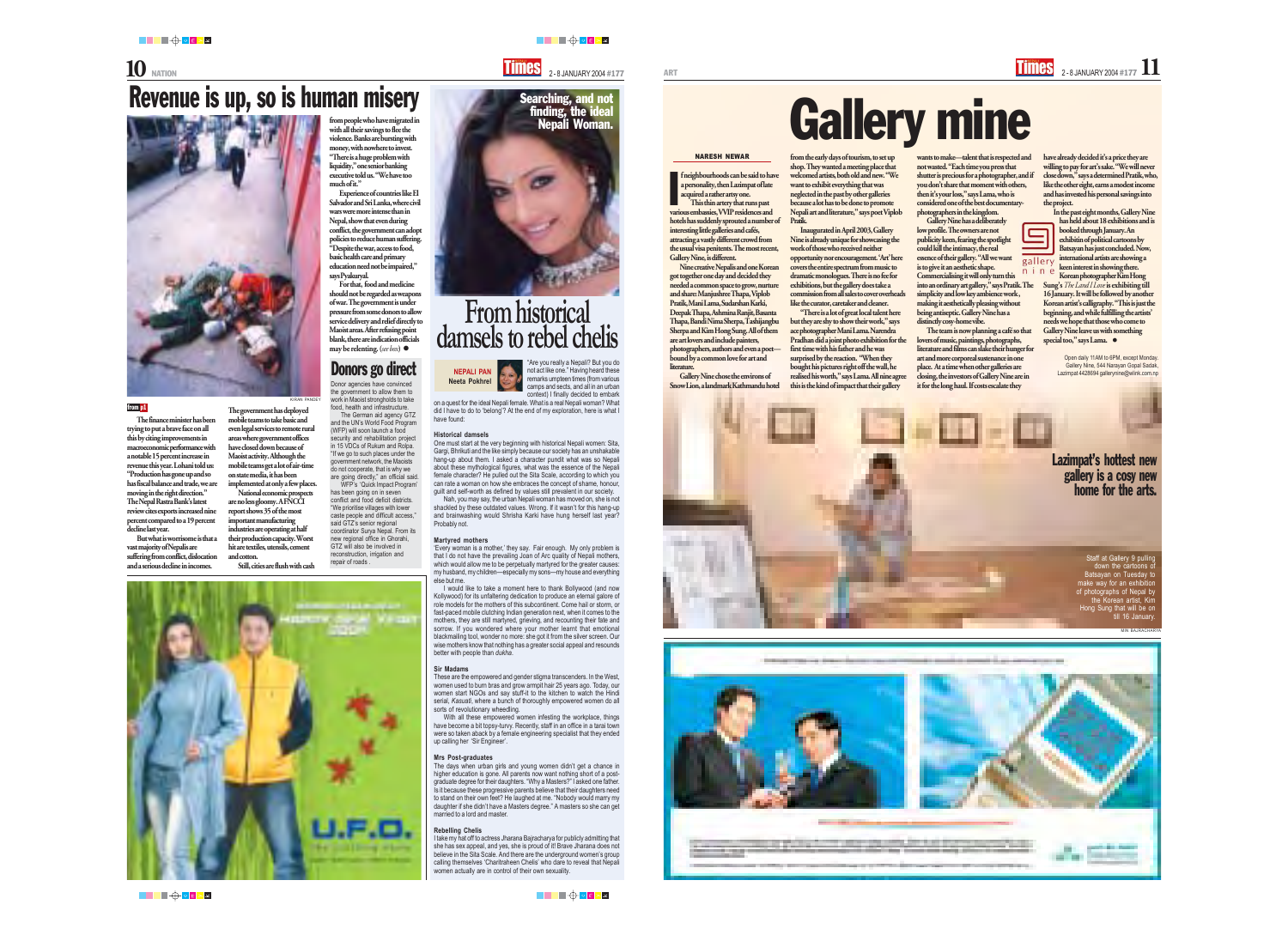Birds of a peaked togeth Nepal Nature.com was started by Karna Sakya, a forester by training and president of KGH Group of Hotels and Resorts, who is interested in using the expertise of specialists like Nepali to promote birdwatching. On Christmas Day this year, it organised a half-day Christmas Bird Count. Starting from verdant Park Village Resort, birdwatchers walked around its six acres and immediately, Nepali spotted a red-vented bulbul perched on a tree. From an electrical wire, a kingfisher created a splash of colour in brilliant

White-throated Kingfisher

## Almost onefourth of 850<br>bird species in Nepal are found<br>on Shibapuri<br>National Park.

### SRADDHA BASNYAT

Coppersmith Barbet

achievements in the past two years. "From 1984 there has been a total rehabilitation of erosion and bare patches. The wildlife has increased, leopard numbers have gone up and so has the volume of water, indications that the natural environment has improved."

The park, so close to Kathmandu, is ideal for special interest tourism. Rajendra Narsingh Suwal, managing director of Nepal Nature.com, says, "Nepal is ideal for watching monkeys, and butterflies like the rare Kaiser-i-Hind that appears for only one summer month." The relict dragonfly, found only in fossil form in Japan, is still flitting around the hills of Shibapuri today.

> www.birdlifenepal.com www.nepalnature.com



# ти готон **BE BURTNES**



the company's property and the property of



Blue-throated Barbet







**Hansawa CE** 

control control & Britannia

Fulvous-breasted Woodpecker



 $\boldsymbol{\mathrm{K}}$ athmandu is one of the few capitals in the world where the suburbs border a national park. The other one that springs to mind is Nairobi. Dominating the capital's

> Nepal. Come rhododendron season, the park is ablaze with red, pink and white and on the forest floor, more than 129 species of mushrooms have been identified. This is also a birdwatcher's paradise with 177 species that either live or stop over here on their migratory route—almost one-fourth of all the bird species found in Nepal.

Geography has everything to do with it. Nepal's leading orinthologist, Hari Saran Nepali, explains: "Birds don't like very cold climates. At Shibapuri, the base of the south face starts at 1,400m and the base of the north face at 500m. It's ideal for birds that travel south in winter



Peregrine Falcon

It's that time of year when seasonal birdwatchers throng to Kosi Tappu to catch migratory birds as they flock down from Siberia through the Tibetan plateau down the Arun gorge to warmer climes. Ducks and geese are especially fond of the reservoir created by

the Kosi Barrage, 88m above sea level—Nepal's lowest point. Some 467 species of migratory and resident birds have been sighted here, sometimes in flocks of 50,000 migratory waterfowl at a time. Birdlovers can expect to see any of 30 varieties of shore birds, 114 kinds water birds, 20 duck species or a couple from the ibis family. The 175sq km reserve is also the largest heron sanctuary in Nepal.

This year's annual Migratory Birds Festival is from 18-25 January.

ALL ILLUSTRATIONS BY HIRA LAL DANGOL AND SHARADA DANGO

announcement for some world. In

and Station

*<u>ANTIQUEST COMMENT COMMENTS</u>* 

no ginea ka kasa casta



Kosi birds



▐▊▊▊▊░▏▊▝░

███▜▏▓

## $12$  NATURE 2 - 8 JANUARY 2004 #177  $13$

# Flocked together recently on Shivapuri<br>to carry out a bird census.

northern horizon is the Shibapuri National Park, a walled sanctuary that doesn't just protect an awesome biodiversity, but also the vital watershed for Kathmandu Valley with springs that feed the Bagmati and Bishnumati.

Designated a national park two years ago, the 144sq km mixed forest of oak, pine, birch and rhododendron, countless varieties of orchids and 3,000 types of flowering plants is home to 102 species of butterflies and a number of dragonflies. Within the 111km walls of the park, thrive 20 percent of all the orchid species found in

and north in summer." Instead of migrating large distances, the birds simply fly up or down the mountain!

Nepal is home to 850 of the world's estimated 9,000 species of birds. Shibapuri is special because it is an undisturbed forest, unlike Godabari where regular dynamiting for marble scares off both birds and humans. Nepali is sad to note that several species in Godabari have become so rare as to warrant concern over extinction. In 50 years of birdwatching, he has seen the numbers of the slender bill scimitar babbler, blue winged laughing thrush, gray sided laughing thrush, bar tailed cuckoo dove, mountain hawk eagle, booted and black eagles and the white georgeted flycatcher fall alarmingly.

There are nine species on the government's protected list, of which the cheer pheasant, lesser and Bengal floricans, monal and sarus crane are among the 29 globally endangered bird species. Nepali has only seen the slender bill scimitar babbler on Shibapuri. "Though these birds should be

seen along the Valley rim according to the range, this could indicate there are very few left," he says. But there is a problem with drawing such conclusions because longterm studies are absent. In 1961, Nepali recorded a sighting of a blue winged laughing thrush in Shibapuri. The next time he recorded such a sighting was in 1986, at Godabari. But the same bird is almost common in the Makalu-Barun area. Research

turquoise as it took flight. From the hotel, it is a 10 minute drive to the gate of Shibapuri National Park, accessible for Rs 10 each (Rs 250 for tourists). Armed with binoculars (7x40 with a 8.6 degree wide angle is best), park warden Phanindra Kharel headed his group down the forest trail and up to cross a little stream. A colourful danphe, Nepal's national bird, crossed the trail leisurely, unaware he was being watched. Kharel pointed out wabblers shuttling from branch to branch so quickly that our eyes could barely keep up. By the end of the morning, the visitors had counted 52 species of birds.

Kharel is proud of Shibapuri's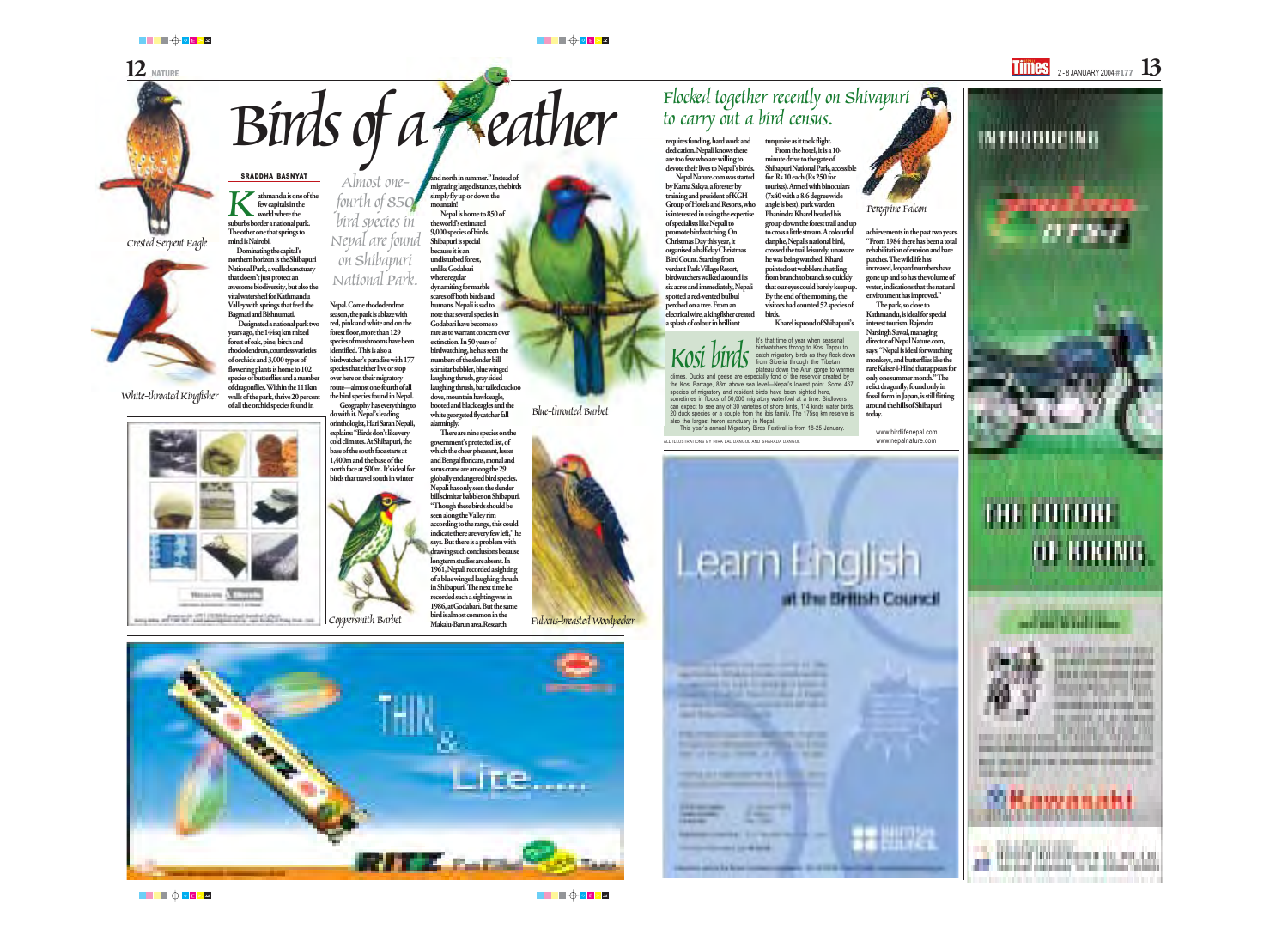emolition work has started on an old school building that has been Jawalakhel's landmark for nearly a century despite calls from old students and

The former Rana palace was built in 1912 by King Tribhuban for his daughter when she

teachers that the building should be preserved. should be replaced with a new building, or thousands of Nepali boys have studied in the building's high-ceilinged classrooms. It is now deemed to be structurally unsound, but "The old building served well for a good says principal Fr Lawrence Maniyar,

married Tara SJB Rana, who then sold it to the number of years, but since the safety of

there is disagreement about whether it

the existing structure strengthened.

spreading out the blueprint of a new building called to inspect the building determined that even a small tremor would bring the 11-room structure down. Lawrence says it will be





███<sup>▕▊</sup>▁▏▓

that will replace the old one. Engineers cheaper to tear down the building and construct a new one, rather than carry out

**School heritage** Jesuits in 1954 to house the newly-opened St Xavier's School. Over the decades, students and staff is of utmost importance, we have no alternative but to pull it down," MIN BAJRACHARY an expensive renovation.

But for old students of the school as well as teachers, there is an emotional attachment to their alma mater. Some of the critics of the demolition plan are Lawrence's own faculty colleagues, who say the building is a part of Nepal's architectural heritage and Jesuit history. Vijaya Man Singh, of the class of 1977, says: "The building is a landmark, its value cannot be counted in money alone." His classmate, Bidesh Shah, agrees: "At least the front

façade should be maintained."

Architect Bibhuti Man Singh, who has designed many of Kathmandu's modern buildings, contests the argument that the Jawalakhel palace had much historic value as some of the better-known Rana palaces in the Valley. "It didn't have much stylistic unity in architectural terms, it was more walls than space," says Singh. His design for the new building has a brick façade and tries to keep some of the classical elements of the old building with Corinthian columns and cornices, while integrating it with an indigenous exposed red brick façade.

St Xavier's is presently on a fund-raising

drive to finance the new four-storey building, which is estimated to cost Rs 110 million. The new building will be multi-use and facilitate the school's

expansion plans. ●

he two assassination bids on<br>Pakistan President Gen<br>Pervez Musharrafin Pakistan President Gen Pervez Musharraf in December cast a long shadow over the summit of the South Asian Association for Regional Cooperation (SAARC), easily one of the most jinxed of regional groupings. The heads of state of India, Pakistan, Nepal, Bangladesh, Bhutan, Sri Lanka and the Maldives are scheduled to meet in Islamabad on 4-6 January in the Pakistani capital, Islamabad. The South Asian summit is due to take place after several years, getting underway in a mood of apparent reconciliation between India and Pakistan. Hopes are high that amid this more conducive environment, the summit would allow the smaller members of SAARC a chance to address serious socio-economic problems facing the 1.5 billion 11 days, Indian foreign ministry spokesman Navtej Sarna condemned in a statement the "heinous terrorist attack against President Musharraf in Rawalpindi which took many innocent lives and injured a large number of civilians". The official statement curiously omitted his army rank of general, mention of which usually serves as a subtle but convenient reminder that the president heads what is essentially a military government. While most analysts in India believe that the attacks are the handiwork of extremist elements, it is unclear if they were a reaction to Musharraf's compliance with directives from the United States that he crack down hard on elements of the Taliban or to his newly softened stand on the long-disputed territory of Kashmir, or both. Musharraf recently made, then

SUNIL POKHREL

D

St Xavier's old school building.

Demolition men start tearing down the roof of St Xavier's school on Wednesday. It will be replaced by a new building by architect



Bibhuti Man Singh (*above*).

people who live in one of the world's conference in Islamabad on Saturday that "there has been absolutely no

poorest regions. In a bid to allay apprehensions on whether the summit would take place at all Pakistan's foreign secretary Riaz Khokar announced at a news change of plans".

Khokar, who served a term as New Delhi, was emphatic that there security arrangements during the entire summit period". Within hours of the Christmas Day assassination

Pakistan's high commissioner in would be "tight and stringent attempt, the second in the cantonment town of Rawalpindi in



# SAARC chasm

retracted, a statement that Pakistan was willing, as a mark of "flexibility" toward India, to drop its longstanding demand that the future of Kashmir be decided by a UNmandated plebiscite in the Muslimmajority territory. Some Indian leaders and analysts have taken the view that Musharraf only has himself to blame for the assassination bids and that they are the direct result of Islamabad's support for Islamic extremism as 'an instrument of state

policy'. "We have been publicly telling Pakistan that those who start terrorism can end up facing it themselves," Defence Secretary

George Fernandes said on Saturday. He was visiting army formations close to the Indo-Pakistan border, where a ceasefire has been in place since 24 November as part of a series of confidence building measures ahead of the SAARC summit. By its charter, SAARC avoids contentious bilateral issues. But Indian Prime Minister Atal Bihari Vajpayee has said the summit did offer a "good beginning" as well as a chance to see if Pakistan was "serious about giving up an attitude of enmity towards India".

PR Chari of the independent Institute of Peace and Conflict Studies (IPCS) said he was not at all surprised by the assassination bids that he saw as a direct consequence of Musharraf's complicated game of "running with the hares and hunting with the hounds". According to Chari, the main reason why SAARC has never quite taken off is Pakistan's attempts to use it as "yet another international forum for anti-India propaganda" and "settle the Kashmir dispute on its own line of thinking".

India, he maintained, would be better off concentrating on "subregional cooperation" with other members of SAARC and alternately concentrate on other regional groupings such as the Association of South-east Asian Nations (ASEAN) or BIMSTEC, the acronym for the Bangladesh, India, Myanmar, Sri Lanka, Thailand Economic Cooperation.

For its part, Pakistan has accorded more importance to its relations with Islamic countries to its west and north including Afghanistan, Iran and the oil-rich sheikhdoms, although its shares deep historic and cultural ties India and other members of SAARC. Vajpayee is committed to attend

the BIMSTEC's first ever summit in Thailand's resort town of Phuket in early February. This is in keeping with India's new 'Look East' policy that is opposed to the peninsula's traditional focus of economic and other activity along its western seaboard.

Bhutan and Nepal have already applied to join BIMSTEC and their entry can only serve to hasten the demise of SAARC, already held hostage by India-Pakistan rivalry. "India will strongly support the entry of Bhutan and Nepal into BIMSTEC at the summit," said an official as if to emphasise the new policy. Another security analyst, Brahma Chellaney of the Centre for Policy Research (CPR), says that SAARC lacked vibrancy and dynamism. It is time that India looked beyond the immediate region and invested political capital in "processes and initiatives that have a future", Chellaney explained. z *(IPS)*





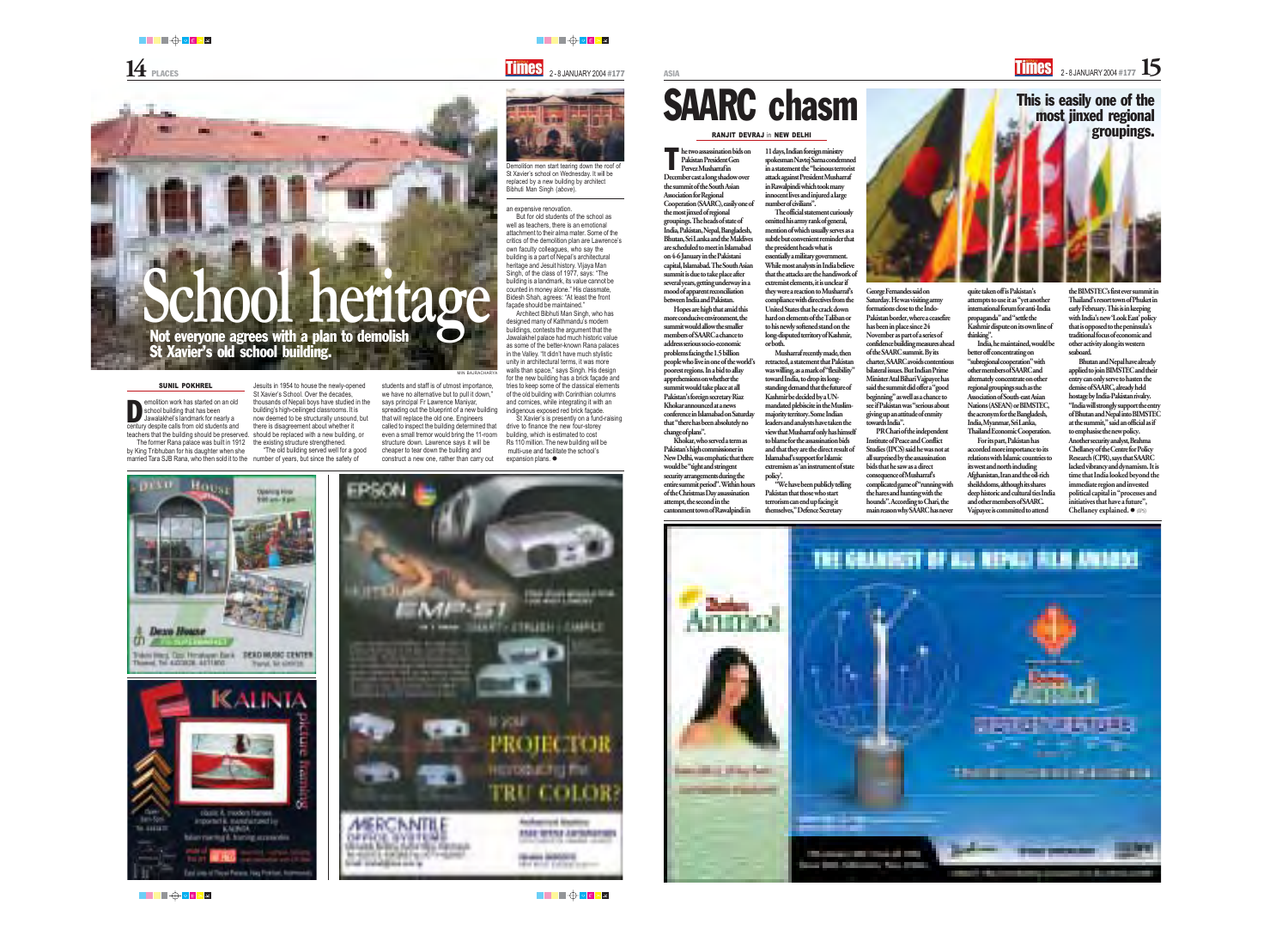oday few scientists doubt<br>that Earth's atmosphere is<br>warming, but less familian that Earth's atmosphere is warming, but less familiar effects of global warming namely, serious human medical disorders—are no less worrisome.

Many are already upon us.

Most directly, global warming is projected to double the number populations, leading to overcrowding and associated

of deaths related to heat waves by 2020. Prolonged heat can increase smog and the dispersal of allergens, causing respiratory symptoms. Global warming also boosts the frequency and intensity of floods and droughts. Such disasters not only cause death by drowning or starvation, but also damage crops and make them vulnerable to infection and infestations by pests and choking weeds, thereby contributing to food shortages and malnutrition. They displace entire

diseases, such as tuberculosis. Developing countries are most

vulnerable to other infectious diseases associated with climate



### **ANALYSIS Paul R Epstein**

change as well. But advanced nations, too, can fall victim to surprise attack—as happened last year when the first outbreak of West Nile virus in North America

killed seven New Yorkers.

International commerce and travel enable infectious diseases to strike continents away from their

sources.

Diseases relayed by mosquitoes—malaria, dengue fever, yellow fever and several kinds of encephalitis—are eliciting particularly grave concern as the world warms. These disorders are projected to become increasingly prevalent because cold weather limits mosquitoes to seasons and regions with certain minimum temperatures. Extreme heat also limits mosquito survival. But within their survivable range of temperatures, mosquitoes proliferate faster and bite more as the air becomes warmer. Greater heat also speeds the rate at which pathogens inside them reproduce

and mature.

As whole areas heat up, mosquitoes enter formerly forbidden territories, bringing illness with them, while causing more disease for longer periods in the areas they already inhabit. Malaria has returned to the Korean peninsula, and parts of the US, southern Europe and the former Soviet Union have experienced small outbreaks. Some models project that by the end of this century, the zone of potential malaria transmission will contain about 60 percent of the world's population, up from 45

> None of this will come cheap. But humanity will pay a far dearer price for inaction. *(© Project Syndicate)*

percent now. Similarly, Dengue (or "breakbone") fever—a severe flulike viral illness that can cause fatal internal bleeding—has broadened its range in the Americas over the past 10 years, reaching down to Buenos Aires by the end of the 1990s. (It has also found its way to northern Australia.) Today it afflicts an estimated 50-100 million people in the tropics and subtropics. These outbreaks, of course, cannot be traced conclusively to global warming. and pesticide resistance—could be

## Other factors—declines in mosquito-control and other public health programs, or rising drug

involved. But the case for a climatic cause becomes stronger when outbreaks coincide with other projected consequences of global warming.

Other analysts are less sanguine. The petroleum geologist Colin Campbell calculates that global extraction will peak before 2010. In August, the geo-physicist Kenneth Deffeyes told *New Scientist* that he was "99 percent confident" that the date of maximum global production will be 2004. Even if the optimists are correct, we will be scraping the oil barrel within the lifetimes of most of those who are middle-aged today. The supply of oil will decline, out global demand will not. Today we will burn 76 million barrels: by 2020 we will be using 112 million barrels a day, after which projected demand accelerates. If supply declines and demand grows, we soon encounter something with which the people of the advanced industrial economies are unfamiliar: shortage. The price of oil will go through the roof. As the price rises, the sectors that are now almost wholly dependent on crude oil principally transport and farming—will be forced to contract. Given that climate change cause by burning oil is cooking the planet, this might appear to be a good thing. The problem is that our lives have become hardwired to the oil economy. Our sprawling suburbs are impossible to service without cars. High oil prices mean high food prices much of the worlds growing population will

> As anticipated, warmth is climbing up many mountains. Since 1970, the elevation at which temperatures are always below freezing has ascended almost 500 feet in the tropics. Insect-borne infections are being reported at high elevations in South and Central America, Asia and east and central Africa.

More droughts and floods due to global warming will also probably fuel outbreaks of waterborne diseases. Paradoxically, droughts can favour waterborne diseases by wiping out supplies of safe drinking water, concentrating contaminants and preventing good hygiene. Floods, meanwhile, wash sewage and fertiliser into water supplies, triggering expansive blooms of harmful algae that are either directly toxic to humans, or contaminate the fish and shellfish that humans consume.

The human health toll taken by global warming will depend to a large extent on us. Effective surveillance of climate conditions and of the emergence or resurgence of infectious diseases (or their carriers) should be a global priority, as should providing preventive measures and treatments to at-risk populations.

But we must also limit human activities that contribute to atmospheric heating or exacerbate its effects. Cleaner energy sources must be adopted, while forests and wetlands must be preserved and restored to absorb carbon dioxide, and to absorb floodwaters and filter contaminants before they reach water supplies.

Paul R Epstein is Associate Director of the Centre for Health and the Global Environment, Harvard Medical School.

Every generation has its taboo, and ours is this: that the resource upon which our lives have been built is running out. We don't talk

**the barrel**

about it because we cannot imagine it. This is a civilisation in denial.

**Bottom Of** 

what remains is becoming ever more difficult and expensive. The discovery of new reserves peaked in the 1960s. Every year we use four times as much oil as we find. All the big strikes appear to have been made long ago: the 400

million barrels in the new North Sea field would have been considered puffing in the 1970s. Our future supplies depend on the discovery of small new deposits and the better exploitation of big old ones. No one with expertise in the field is in any doubt that the global production of oil will peak before long.

### Global warming means terrible times ahead for the human race.

SOS EA

optimistic projections are the ones produced by the United States department of energy,

**Joseph E Stiglitz Globalisation and its** discontents in 2004

The only question is how long. The most which claims that this will not take place until

2037. But the US energy information agency has admitted that the government's figures have been fudged—it has based its projections for oil supply on the projections for oil demand, perhaps in order not to sow panic in

the financial markets.

Oil itself won't disappear, but extracting process uses almost as much energy as it liberates, while creating great mountains and lakes of toxic waste. Natural gas is a better option, but switching from oil to gas propulsion would require a vast and staggeringly expensive new fuel infrastructure.

go hungry. These problems will he

exacerbated by the direct connection between the price of oil and the rate of unemployment. The last five recessions in the US were all preceded by a rise in the oil price.

Oil, of course, is not the only fuel on which vehicles can run. There are plenty of possible substitutes, but none of them is likely to be anywhere near as cheap as crude is today. Petroleum can be extracted from tar sands and oil shale, but in most cases the

Gas, of course, is subject to the same constraints as oil: at current rates of use, the world has about 50 years' supply, but if gas were to take the place of oil its life could be

much shorter.

The world is running out of oil but we are in denia

> Vehicles could be run from fuel cells powered by hydrogen, which is produced by the electrolysis of water. But the electricity that produces the hydrogen has to come from somewhere. To fill all the cars in the US would require four times the current capacity of the national grid. Coal burning is filthy,

nuclear energy is expensive and lethal. Running the world's cars from wind or solar power would require a greater investment than any civilisation has ever made before. New studies suggest that leaking hydrogen could damage the ozone layer and exacerbate global warming. Turning crops into diesel or methanol is just about viable in terms of recoverable energy, but it means using the land on which food is now grown for fuel. My rough calculations suggest that running the United Kingdom's cars on rapeseed oil would require an area of arable fields the size of England. There is one possible solution which no one writing about the impending oil crisis seems to have noticed—a technique with which the British and Australian governments

are currently experimenting, called

underground coal gasification. This is a fancy term for setting light to coal seams that are too deep or too expensive to mine, and catching the gas that emerges. It's a hideous prospect, as it means that several trillion tons of carbon which was otherwise impossible to exploit becomes available, with the likely result that global warming will eliminate life on Earth, We seem, in other words, to be in trouble. Either we lay hands on every available source of fossil fuel, in which case we fry the planet and civilisation collapses, or we run out, and

civilisation collapses.

The only rational response to both the impending end of the oil age and the menace of global warming is to redesign our cities, our farming and our lives. But this cannot happen without massive political pressure, and our problem is that no one ever rioted for austerity. People tend to take to the streets because they want to consume more, not less. Given a choice between a new set of matching tableware and the survival of humanity, I suspect that most people would choose the

he oil industry is buzzing. In December, the US government approved the development of the biggest deposit discovered in British territory for at least 10 years. Everywhere we are told that this is a "huge" find, which dispels the idea that North Sea oil is in terminal decline. You begin to recognise how serious the human predicament has become when you discover that this "huge" new field will supply the world with oil for five and a quarter days. T

tableware.

In view of all this, the notion that the war with Iraq had nothing to do with oil is simply preposterous. The US attacked Iraq (which appears to have had no weapons of mass destruction and was not threatening other nations), rather than North Korea (which is actively developing a nuclear weapons program and boasting of its intentions to blow everyone else to kingdom come) because Iraq had something it wanted. In one respect alone, Bush and Blair have been making plans for the day when oil production peaks, by seeking to

secure the reserves of other nations.

I refuse to believe that there is not a better means of averting disaster than this. I refuse to believe that human beings are collectively incapable of making rational decisions. But I am beginning to wonder what the basis of my

belief might be. z *(© The Nation)*

George Monbiot's recent articles can be found at

www.monbiot.com

The events in Iraq demonstrate the failure of democratic processes at the international level—and the need to strengthen them. The Bush administration's approach to the war in Iraq and its aftermath has been marked by the same unilateralism shown by its rejection of the Kyoto Protocol and the International Criminal Court.

In each instance, when the world's collective decision differed from what America wanted, President Bush insisted that America get its way. Whether the US government deliberately lied to the world about the existence of Iraqi weapons of mass destruction or got carried away by its own rhetoric is less important than the lesson to be learned: it is





**ANALYSIS**

dangerous to put excessive power in the hands of a few. But the US is finally realising that even a superpower cannot ensure security in a country occupied by force. It might have been able to win over the Iraqi people in the early months of the occupation, but by now its cumulative mistakes may have doomed the campaign for hearts and minds to failure. America has also come to recognise the need to forgive Iraq's debts, which will require rapprochement and cooperation with traditional US allies that opposed the war.

These developments hold out the hope that the US will adopt a more multilateral approach to foreign policy in 2004. But the Bush administration's exclusion of creditor countries like France, Germany and Russia from Iraqi reconstruction contracts undermines this hope.

At the same time, if America's "shock therapy" approach to reconstruction—quick economic liberalisation and privatisation—is carried out, higher unemployment and greater resentment are likely to follow. "Shock therapy" is a strategy that has repeatedly failed. In 2004 the world could well learn

again the risks of relying excessively on the ideology or leadership of a single country. Iraq will suffer the most, but the consequences will almost certainly be felt widely.

The WTO talks in Cancun represented the other major failure of globalisation in 2003. The US and Europe reneged on their promise that this would be a round of trade negotiations designed to improve the plight of developing countries. Indeed, they failed to redress the imbalances of earlier rounds of trade talks that had made the poorest regions of the world worse off.

he year 2003 was in many ways a disaster for globalisation. America and its "coalition" of the willing went to war in Iraq without the support of the UN, and the World Trade Organisation meeting at Cancun—which was supposed to provide the impetus for a successful conclusion of the Development Round of trade negotiations—ended in failure. 2004 will almost surely be better, for political globalisation as well as for the global economy. But don't look for a banner year. T

> The US and Europe not only tried to impose their trade agenda on developing countries, they also continued to insist on their right to subsidise agriculture and raised new demands that would have made lives in developing countries even worse. For the first time, developing countries united,

and the talks broke down.





After blaming each other for the breakdown, America and Europe will continue to insist in 2004 that they want to restart the development round. But unless meaningful concessions are made in agriculture, non-tariff barriers and intellectual property rights, what do developing countries have to gain? Tariffs on industrial goods in the advanced countries are already low enough that developing countries are unlikely to receive many benefits—and they have much to lose from another unfair trade agreement.

Developing countries are, however, learning some of the West's tricks. In Miami last November, they agreed to a Free Trade Area of the Americas that did not, in fact, provide for free trade, and barely went beyond what had already been agreed within the WTO. In short, it is beginning to look as though any success in the current round of trade talks will be based on agreements without substance.

The pick-up in economic activity in Japan and the US bodes well for the global economy in 2004, as does China's continued strength. Every economic downturn comes to an end, and it is high time for America's economy, which began slumping almost four years ago, to recover. This could have happened sooner if the Bush administration had supported tax cuts for the poor and middle class, rather than for the rich. The size of the tax cuts that it did promote was so large, however, that it provided some stimulus anyway. But the cost is enormous: a colossal fiscal deficit that jeopardises

### future growth.

The counterpart of America's immense fiscal deficit is its yawning trade gap. This twin deficit has taken a severe toll on foreigners' confidence in the fundamental health of the US economy—and hence on the external value of the dollar. As the Euro remains strong relative to the dollar in 2004, America's trade deficit will moderate, but at the cost of making a robust European recovery all the more difficult.

Meanwhile, once recovery has set in, the huge borrowing demands of the US and Europe will almost certainly drive up real interest rates globally, posing new problems for the world's emerging markets. For them it will be just another instance of having to bear the costs of policy mistakes made in the advanced industrial countries, another instance of globalisation gone awry.  $\bullet$ *(© Project Syndicate)*

Joseph E Stiglitz, a Nobel laureate in economics, is Professor of Economics at Columbia University. His most recent book is *The Roaring Nineties: A New History of the World's Most Prosperous Decade*.

### It is dangerous to put excessive power in the hands of a few.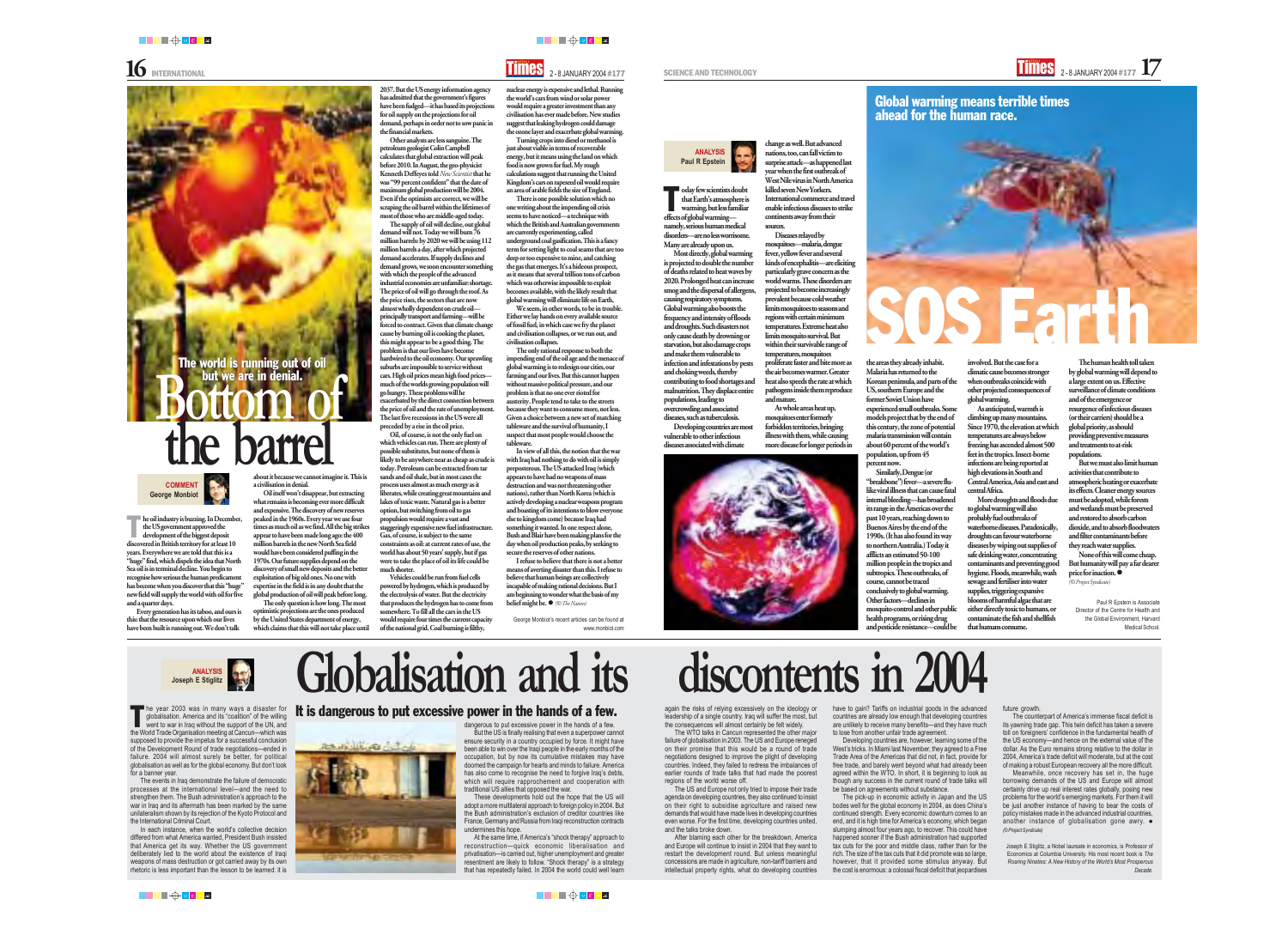



Upper House Member Radheshyam Adhikary in *Kantipur,* 29 December

Two years have passed since the demise of King Birendra. But, the recent turns of events in the country frequently remind us of the late monarch. Many have wondered how he would have handled the country's present dangerous and chaotic situation, were he still alive.

King Birendra had an uncanny knack of finding compromises and wresting a peaceful resolution in times of trouble. During his coronation when he addressed the people using words like "me and my wife", it won him praise from liberal Nepalis. He showed an uncanny ability to break down walls and stand by the people. In 1979, he allowed a referendum on absolute monarchy, reflecting his commitment to defuse a crisis through consensus and not by suppression.

Of course, the referendum was by no means fair. That is why the late BP Koirala suggested that the minority in the results of the referendum should be respected and that there should be an earnest effort to make reforms accordingly. But, ultimately, the third amendment of the Panchayat constitution cheated the people and took them for a ride.

The popular 1990 Movement is yet another reason to remember King Birendra. Hardly a month-and-a-half after the movement began, the king handed his power to the leader of the People's Movement and agreed to be a constitutional monarch. Once again, he tore down walls between the people and himself.

Critics have charged that the late King Birendra broke the rules of a constitutional monarch. When the framework of the present constitution was still being made, top brass of the army had reached Singha Darbar to propose that the sovereignty should not be vested in the people. Even after the new constitution was promulgated, the king, against the spirit of the constitution, kept the tradition of appointing ambassadors. He also nominated members of the Upper House without the recommendation of the cabinet.

# What would King Birendra<br>have done?

### **Justice delayed is denied** *Rajdhani*, 30 December

But despite these example cited by critics, King Birendra was always known as a constitutional monarch. That is because most of his work in the last 12 years were very much within the constitutional framework. During his tenure, the constitution was protected and the monarch even pardoned some mistakes made by the people's representatives.

battle to the top. "Safalta Devi, an 82-year-old woman from Kabhre, fought a really long battle for her property. Even though she won the case, she could not get it due to the legal hassles," says a legal practitioner for seniors. "God knows how much longer Sumitra Devi will have to fight."



हिमाल *Himal Khabarpatrika:* **What does India think about Maoist problem in Nepal? Ambassador Shyam Saran**: Nepal's Maoist problem is also that of India. If there is devastation here, India will has to deal with the exodus of Nepalis into its territory. Nepal's Maoists have established their relations with Bihar's MCC and the People's War Group of

When he bowed to people power in 1990, the king did not become less popular. In fact, that was the turning point after which his popularity soared. Why was the king always criticised before 1990 and not after the popular movement? After all, it was the same king who vacillated during the peoples' movement. But once the nation was unshackled and the people could elect their representatives to find a prime minister, the target of public criticism and even that of the Maoists were the parliament, the political parties and their leaders. When the king was active, and his role absolute, he was the target of criticism. From the day he chose to be a constitutional monarch, the king had a buffer. Our country is once again under the direct rule of the king. The state once more arrests students for chanting seditious slogans, and it releases them to keep the situation under control. Alarm bells are clanging. The constitution that was designed to narrow the gap between the king and people, is being battered. The distance between the present monarch and his subjects is widening. King Birendra granted the royal seal to this constitution. Perhaps we should respect this document in his memory on his birth anniversary.

███<del>▕</del>▗▗▗▗▗▗▗▗▗▗▗▗▗▗▗▗▗▗▗▗▗▗▗▗▗▗

SELECTED MATERIAL TRANSLATED EVERY WEEK FROM THE NEPALI PRESS





███<del>▕▊▕</del>▖▗▏▖



With the support of a walking stick, 94-year-old Sumitra Devi makes her daily pilgrimage to the Supreme Court from her temporary residence at Dilli Bazar. This has been her routine for the past few months in an attempt to get a date fixed for her case at the apex court. Sumitra has already spent more than a decade fighting this property case in her home district of Bara. Last year, after losing in lower courts, she was left



The Civil Code has provisioned that people above 75 years must be given priority in the courts. After a good 10-month period, the court has fixed 3 February 2004 as the date for her hearing. Having cleared that bit, no one knows how long the hearings will continue and if Sumitra Devi will see justice carried out in her lifetime. Sumitra's travails began when a distant relative claimed land registered in her name. Although she

### **QUOTE OF THE WEEK**

won that first battle in court, an appellate court in Hetauda later reversed the district court's decision. The incident left Sumitra no choice but to take her legal

Indian Ambassador Shyam Saran in *Himal Khabarpatrika*, 31 December - 14 January

Andhra Pradesh which could create critical situations in India. Such a problem should be solved together.

### **Do India's intelligence agencies have connections with the rebels?**

Those who say so are deliberately talking nonsense. The Indian secret agencies have other problems to deal with from Kashmir to the northeast. As far as the Maoists using India as their refuge, we have the PWG, MCC and separatist groups who also hold meetings and get interviewed by journalists. If Nepal's Maoist rebels cross the border

and reach India, how can you draw the conclusion that they came with Indian approval? I have nothing to say if people have preconceived notions that India is Nepal's enemy.

**Do you think the Maoists have softened their stance on India in recent times?**

I have no idea. Perhaps they too understood the grounds of the special relation between India and Nepal.

**What kind of understanding does India have with the US regarding the conflict in Nepal?**

Our foreign ministries have regularly exchanged opinions and these days our conclusions are similar. You may say that India, the UK and the US are on the



same wavelength. The fact is India is Nepal's neighbour, so activities here directly affect us. It natural to have some differences on priorities. For the first time, the US is directly helping Nepal's security and there have been consultations between us. India does not have to be worried about the help the Nepali government is receiving from the US and the UK. We have an understanding that whatever Nepal needs will be supplied by India to the extent that it is possible. If

that cannot be done, such requirements can be fulfilled from other sources. India is not worried about a big American presence in Nepal.

### **Have you tried to mediate between the palace and the parties?**

As an ambassador, I naturally meet with the political leaders of this country. You can check with them, I have never expressed an opinion on their movement. That is not the job of an ambassador. India has held a uniform opinion since the beginning: the constitutional forces should be one to tackle their common danger.

Since I am repeating it, it might sound like a mantra, but the constitutional monarch and the political parties must walk together.

### **India's cooperation and other activities have gone up suddenly as Nepal weakens.**

If we are not involved in development and if we do not expand trade and economic relations, we are accused of doing nothing. Now that so many activities are taking place, why should it be seen as conspiracy and not as a positive development? All these projects will profit Nepal. India may also gain something but if India stands to gain a little bit from such projects, some people believe we are against Nepali interests. How can such an approach strengthen the relationship between our countries?

" The king made the prince to work like a secretary by making him inspect various ministries."

- Girija P Koirala in *Kantipur* on 27 December

### On the car: 'Panchayat mentality' People's rights

Robin Sayami in *Himal Khabarpatrika*, 31 December – 14 January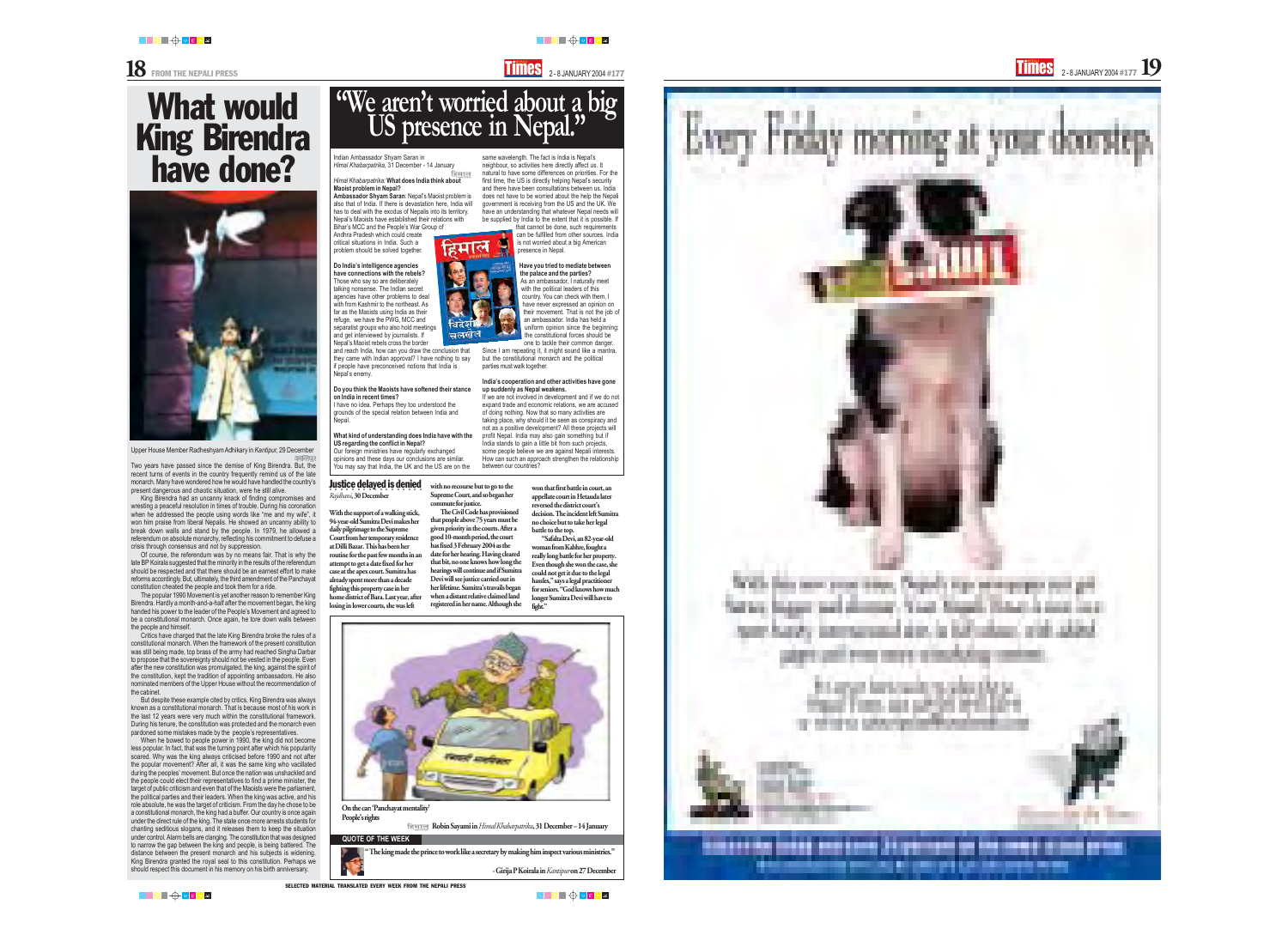**20** HISTORY AND CULTURE **2-8 JANUARY 2004 #177** SPORTS 2-8 JANUARY 2004 #177 SPORTS 2-8 JANUARY 2004 #177 21

███<del>▕▊▕</del>▗▗▗▗▗

a hard time picking the best players. Trapatonni remains one of the world's shrewdest coaches, and despite struggling in their qualifying group, Italy can never be discounted with a likely 4-2-3-1 attacking formation that could possibly feature the likes of Alessandro Delpiero and Francesco Totti on the same team. This said, Italy have a lot to worry about since they face an organised and efficient opposition.

Bulgaria may look like the weakest of the four teams, but they have a very solid young midfield that guided the team through the qualification round with ease.

Holland showed their two faces in the play-off against Scotland, dispirited in defeat at Hampden Park but devastating in a 6-0 win in Amsterdam. Their fate will be decided in the derby clash against **Germany** 

Denmark showed their promise when they beat England at Old Trafford and AC Milan's Jon Dahl Tomasson is a goalscorer of the highest calibre. Morten Olsen is a clever operator at the international level, and the Danes know their way around this tournament.

Sweden, once again with the experienced managerial duo of Tommy Soderberg and Lars Lagerback at the helm, will be as stubborn and efficient as ever. And with Ajax's gifted Zlatan Ibrahimovic leading the attack, they are not without flair.

The other qualifying place is likely to go to Bulgaria who are more adaptable to the humid conditions in Portugal, unlike the Nordics.

VERDICT: Italy and Bulgaria to narrowly clinch the top two places.

### GROUP D

The Czech Republic has been the most impressive side in Europe this season after the holders France. Pavel Nedved should guide them through this tough group along with the talented Dutch squad.

But those looking for dark horses are turning in the direction of the seeded Czech Republic who flew through the qualifiers and sent Holland into the play-offs. Pavel Nedved takes his place in the elite of Europe, while Borussia Dortmund duo Tomas Rosicky and Jan Koller lend the cutting edge.

Germany, as always, are strong and organised with the ever impressive Michael Ballack as an anchor in midfield. However, they face brilliant opposition in the Czechs and the Dutch, and Latvia are not to be underestimated.

Latvia, may have beaten the great Turks in Istanbul, but really don't stand a chance in this group.

# EURO 2004 International football's second biggest

VERDICT: Holland and the Czechs go through, edging out the Germans.

### Group A

Portugal, Spain, Greece and Russia present a fascinating prospect. The hosts, Portugal, will be the focal point of this group and their match up with rivals Spain should decide who wins the group.

With Greece and Russia both experiencing a resurgence, this could be one of the most fiercely fought groups.

Portugal, under the guidance of Brazil's World Cup winning coach Luiz Felipe Scolari, will be expected to deliver with the inspiration of Luis Figo to call on. But massive expectations may weigh heavily on a host nation that has suffered under pressure before.

Spain are long overdue a performance of significance at a major tournament, and in Raul they have a true world star.

Greece, however, lie in wait and they beat Spain on their own ground on the way to winning qualifying Group 6. Russia, unbeaten under coach Georgi Yartsev, possibly lacks the individual brilliance to make a real impact.

VERDICT: Portugal and Spain to progress.

### GROUP B

 The game between holders France and England on 13 June will prove to have a major impact on this group. However, Croatia have looked infinitely more impressive than England over the last year. Both teams needed play-off games to qualify, but neither have fulfilled

their potential. France are still an outstanding side, despite their no-show at the 2002 World Cup. They are also uvenated with the presence of midfield dynamo Ludovic Giuly and Zinedine Zidane.

Though you may have to start young to make golf your profession, it is a sport that can be taken up and enjoyed later in life, and played well into the twilight years, something I have every intention of doing.  $\bullet$ 

England grows in confidence under Sven-Goran Eriksson after unexpectedly holding Turkey in Istanbul. If both sides can steer clear of injuries to key players, they can be regarded as potential champions. Still, England have lots lacking in attack with only one world class

striker in Michael Owen. Switzerland has the brilliance of Basle's Hakan Yakin to call on, but coach Kobi Kuhn's side are unlikely to last beyond the first phase. Croatia needed a play-off win against Slovenia to reach Euro 2004 and the golden era of the nation's football has passed.

VERDICT: France and Croatia to lead the way.

### GROUP C

**N** uma bids a poignant farewell to her younger sister telling her repeatedly<br>that she loves her parents very mucle younger sister telling her repeatedly that she loves her parents very much,

> The vast plethora of talent in Italy's large squad is unsurpassed throughout Europe. The problem is that Giovanni Trapattoni may have

sporting event kicks off next year in Portugal. As the Euro 2004 games draw ever closer, it's time to look at how each European team may fare in this tournament, and who to look out for.

was introduced to this crazy game of golf by my father at six, and have been playing regularly ever since then. Over the years I have been privileged to watch the popularity of this sport grow at a slow

Back in 1981 when I started playing, there were but two golf courses in the country, one near the present airport in Kathmandu, and the other in Dharan in the south east of Nepal, which was built by the British Gurkhas. At that time hardly any Nepali played at the Royal Nepal Golf Club (RNGC), with the majority of golfers being expatriates and diplomats. In the past decade the number of courses in Nepal has grown to seven, with three in Kathmandu, two in Pokhara and one each in Dharan and Nawalparasi. Golf as a sport doesn't grow without practice facilities and we are fortunate to have two practice driving ranges, one in Bafal near Soaltee Crowne Plaza and the other in Pokhara near the airport. These two ranges along with practice facilities at the golf clubs themselves are the breeding grounds for the growing number of players

The women of Nepal seem to have moved, but have we really? We are like Numa—full of dreams and aspirations, seeking our path to fulfillment. We have come full circle into a space that was ours, but is it really ours? Like Nabin Subba, through the medium of *Numafung*, this when we ask ourselves what we want and act upon it.  $\bullet$ 

in Nepal.

The revolutionary year for golf in Nepal could be 1993, when the first professional golf tournament sponsored by Surya Tobacco was held at RNGC. Aspiring amateurs in the country were given their first chance to play with the big boys, and the exposure of playing for prestige in a high pressure environment was invaluable.

The Surya Nepal Open was played at RNGC until 1998, and then with the arrival of a full-length international standard golf course, the event moved to the newly opened Gokarna Golf Club. Today, the tournament is called Surya Nepal Masters and is the biggest professional sporting

event in the country. three years.

The opening of Gokarna Golf Course and the arrival of top professionals in the region meant that the media began to take more interest, and today it promotes golf more than ever before. This makes the tournament sponsors happy, and a cycle of growth can be seen from the many new golfers in Nepal who have started playing in the past

Golf programs on cable TV and sports channels, and growing local news coverage creates curiosity and awareness. The increasing numbers of local players and competitions points to a healthy future for

golf in Nepal.

A great advantage of taking up this game is that it is a lifelong sport, playable at any age. The phenomenal arrival of Tiger Woods a few years back boosted golf's appeal worldwide and had an impact on the youth of our country as well. Before young Woods took the golf world by storm, the game was generally considered elitist, an old man's sport, but he dispelled this myth once and for all. The number of teenagers and those in their early 20s playing golf in Nepal today is proof enough.

Deepak Acharya is a golf instructor and Head Golf Professional at Gokarna Forest Golf Resort & Spa, Kathmandu. prodeepak@hotmail.com

Nepali Times begins this weekly column on golf tips and trivia from Nepal's foremost professional.

# **Golf gets going**



**Ludovic Giuly, France** Widely dubbed as the next Zinedine Zidane, this French midfield dynamo combines impeccable technique to an incredibly high work rate. King Ludo has scored nine goals for AS Monaco this season.



**Francesco Totti, Italy** AS Roma's captain Francesco Totti is at the heart of Italy's attacking potential, Totti has made his intentions clear after superb displays this season both at the international and domestic level.



**Rafael Van der Vaart, Holland** The Ajax captain helped secure Holland's place in the finals after a rout over Scotland, and also scored one of the goals of the season this November. Rafael Van der Vaart combines pace with technique to good effect.



**Pavel Nedved, Czech Republic** Voted Player of the Year, Pavel Nedved rightfully received the Ballon d'Or this year after guiding his club Juventus to the final of the Champions League in May. Thanks to Nedved, the Czech Republic hasn't lost a single game this whole year.



that she will be fine and pleading with her to look after her grandmother. And that's how the movie *Numafung* closes. The audience is a bit bewildered, even a little annoyed, not to be handed a neatly tied conclusion to the director Nabin Subba's tale of a Lepcha girl named 'beautiful flower' (Numafung) in Lepcha.

Nepali films have always lacked originality, being, at best, poor copies of Bollywood. It was different with Nabin's film. It reminds many Nepalis of their own childhood days in their mountain villages where they climbed trees, chased goats and chickens. Numa's regal grandmother, mother, her mothers-in-law, her grandmother and the male characters in the film are recognisable in our own relatives. Numa represents today's Nepali woman torn between duty and self, the desire to achieve many things that her spirit desires but shackled by the rituals and norms of society. Ironically, the more 'sophisticated' the society, the more modern Nepali woman is shackled to the notion of upholding

### Nabin Subba has presented Numa's

relationship with her two husbands with sensitivity and understanding. The innocent fun and friendship that could have matured into a deep abiding marriage filled with love and caring is cut short. As Numa throws a handful of earth on her husband's grave, many in the audiences I have watched it with have wept. Girihang, her second husband, treats Numa like a commodity, there only to fulfill his physical needs while she cries herself to sleep. The sensitive handling of emotional scenes of marital disharmony are all the more remarkable because the



### director himself is a bachelor.

All through Numa's life, her younger sister Lojina observes and sometimes quietly rebels. Only at the very end do we see a hint to her future: in a symbolic gesture she picks a wild flower, as if to tell us the audience, that she has taken on Numa's mantle of responsibility. It's a powerful way of demonstrating that traditional roles of women have still not changed in Nepal.

In *Numafung*, the mothers are mere spectators. They seem to understand Numa's needs and fears and but are unable to impact changes like the men. But don't we, modern liberated women, face the same dilemma? Even today, despite attempts at decisionmaking few women sit at the head of policy issue dialogues, political meetings, institutions and especially government. Where are the women with power?

but steady rate in Nepal. **I**

Renchin Yonjan is a Kathmandu-based social architect and movie buff.







### 9.11.77 10.11.77

Early in the morning GM entered my room to convey the sad news of Subarnaji's death yesterday. The Camp Commander had come with the news last night but I had already gone to bed. I am sad, extremely sad. I was with him two weeks ago, and although he was very ill, I hadn't expected the call would come so soon. People told me that he had picked up some hopefulness after my visit otherwise he used to sink deeper into despondency, which had deprived him of the will to live. I had told him that I would contact my doctor in New York about his case—if it was possible to do an operation on him. He said—but you are returning to Nepal who will do this work for us? I said—I will send your reports to him and also to another doctor of mine who would be visiting Delhi towards the end of the 1<sup>st</sup> week of Nov. Even if I am back in prison, Sushila will look after this urgent matter. Since some 3 yrs, he and myself were drifting apart in politics. I told—forget about the differences. We are old friends, we have to work together again. Get well. Don't lose heart. He said if he recovered he would like to work with me + under my guidance, as in the past. Why did he die yesterday? He must have heard of my return to Nepal and to prison the day before. Then he must have lost all hope, perhaps. Will to live extinguished?

Kosu, Rosa, Niru, Kalpana, Sriharsha, Ruchira, Kalpana's little daughter came to see me in the morning by

special permission. Since Kosu wanted to leave Kathmandu tomorrow he had sought special permission from the commandant to interview me. I asked him to take care of Sushila, and if possible to sell some land in Biratnagar to provide for her in Varanasi. Kosu says that the land couldn't be disposed of easily since there are many legal difficulties. remain worried for Sushila. I couldn't make financial arrangements for her before. I came away to Kathmandu to be arrested, Rosa told–that Ganeshrajji + Kusum were contemplating moving to high court for the illegality of my arrest at the airport—which according to the police was…a provision for my safety against hostile demonstrations at the airport. From the airport Shailaja + Rishikesh Shaha were taken to the latters' home where they were released. Baggage were inspected by the customs authorities at Shaha's place. My baggage was brought to us but my radio was not permitted to me. The officer who presides over our interview—he is perhaps an intelligence officer—takes me on my inquiry that Shailaja will not be permitted to see me, because although she is my relative and hence should be in usual course be permitted to interview me as relatives are, she is a political person on which ground she cannot see me. This will be my greatest deprivation in prison.

### 11.11.77

Definitely, prison life does not suit me. It is only my sense of pride and commitment to my ideal + care for the protection of

my dignity that sustains me in prison. The moment I am behind the bars I become homesick, start missing everybody and small things that are available outside. I start loving those whom I love with greater intensity and am overwhelmed with remorse that I have not done my duty by those who need my care. I have neglected the upbringing of my children and their education. They have got whatever education they have got or are getting without care and plans on my part. They have a fond mother, who smothers them with her love, but she is only a mother, not a guardian.

### 12.11.77

I am gradually settling down to the melancholy routine of jail life. I started reading, although very light books—to get into the proper mental training to be able to tackle serious ones later. In the Patna airport Shailaja had bought some books from the stall for me. She has inscribed her name on them with fragments of sentiments of love for me. *All prime minister's men*—a sordid story of Indira Gandhi's vulgar politics conducted for her by her petty vulgar tyrants. I finished it yesterday, and the alarming thought recurs to me that the book is a true document—how could it happen? What happened in Nepal, I used to think, was incomprehensible—the incredible roll call of Giri, Vishwabandhu Thapa, Bista, Dil Bahadur, Khadga B., etc etc etc. But India left Nepal miles behind in vulgarity and chicanery and deceit and arrogance. I am reading 'Clive', by Nirad Chaudhari—a very superficial study. That Clive could be two specks of the writer himself—who has style but no substance, poise but no depth. I haven't finished the book yet—so I can make up my mind about the book only partially—but it is definitely a belaboured attempt on the part of the writer, his other book on Max Muller is slightly better but that book too is not a definite study of the life of Max Muller. I wonder why Nirad C. wrote their biographies.

IG (Police) has been visiting me almost everyday. Today he came to tell me that my doctor Mrigendraraj is in USA and hence won't be available for consultation for some time and that he was contemplating bringing in some Dixit. He, by the way, suggested that I should think out a process by which I could be able to remain out of prison—the king was not going to take the initiative, etc, that my presence among the people itself could start a process of polarisation etc, etc. I shouldn't insist on the whole bread—that I should be satisfied with a small portion of it to start with, that I am wasting my time, that at least I mustn't insist on the party system of polity etc.

Today is *Bhai Tika*. Indira could have come to apply tika to me but she is in Biratnagar + I sent word to her not to come just for this purpose. GM's sisters + others came. It rained in the evening, I have a cough.

**Numafung offers us a** microcosm of the lives Numa's world Mumafung offers

## **Back at Sundarijal >51** "The king is not going to take the initiative."



Back in prison again, BP Koirala is reading a biography of Indira Gandhi and concludes that the treachery towards him by his former colleagues pales in comparison to the "vulgarity, chicanery, deceit and arrogance" in India. In a debate that appears to be straight out of present day politics, BP is also told that a multiparty polity is not suitable for Nepal and he should think about compromising with the king.

**MOVIE**

**TEL.** 

**Renchin Yonjan**

family name and honour.

Since that first time in March 2002, I've watched *Numafung* 11 times and even had the good fortune to travel with the film to Sikkim, Lepcha land. Numa herself ultimately takes the path less travelled, even though it may be tougher than putting up with the idiosyncrasies of a husband who is insensitive to her needs as a woman—both emotionally and physically. But isn't this what many Nepali women put up with today? Very often, efficient, independent career woman go home to insensitive husbands like Girihang who are all noise and bluster to disguise their inadequacies.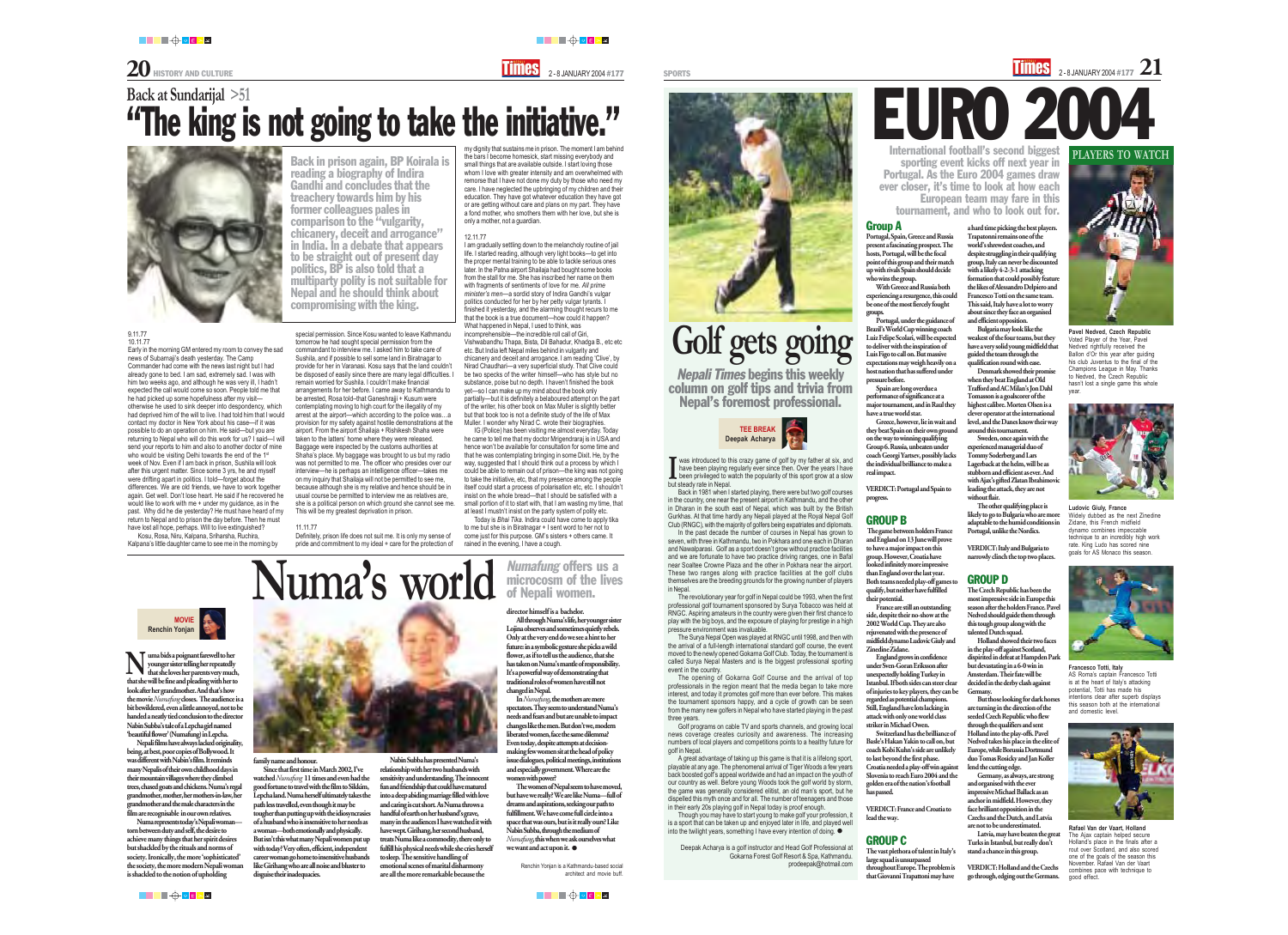

### **ABOUT TOWN**

- FESTIVALS AND EXHIBITIONS **Divine light of Tibet** Photographs by Gabriela Mayorquín till 5 January at Lazimpat Gallery Café. 4428549
- **<sup>❖</sup> Reflections of Colour Paintings by Susan** Gillerman Boggs till 9 January at Siddhartha
- Art Gallery, Baber Mahal Revisited. 4218048  $\div$  **The Land I Love** Photographs Kim Hong Sung till 16 January at Gallery Nine, Lazimpat. 4428694

### EVENTS

- **SAARC Atomic Documentary Special:** *One Million Hiroshimas* by Michael Anderson.16mm colour film (1982) 28 mins. 4PM on 4 January at Baggikhana, Yala Maya Kendra, Patan
- Dhoka. Open to all.  $\div$  The God's Dance of Kathmandu Valley 7PM on Tuesdays. Tea+Ticket: Rs 400 at Hotel Vajra.

### DRINK

- **Cosmic Cocktails** at Mitra Lounge Bar and Mausam homestyle boutique. Above Cafe Mitra, Thamel. 4259015
- **Fusion** at Dwarika's for over 100 cocktails, happy hour and Abhaya & The Steam Injuns every Friday. 4479488

### FOOD

- **Lunch at Dhokaima Café**, Patan Dhoka from 12-3PM, 5 January
- onwards. Non-vegetarian meals Rs 220, vegetarian Rs 190. 5522113 **Externation Krishnarpan** ceremonial Nepali cuisine fit for a king. Reservation
- recommended. 4479488  $\div$  **Bring your wine** along every Thursday and Sunday and buy our
- dinner. Himalatte Café, Thamel. **Authentic Chinese food** at Tian Rui Chinese Restaurant,
- Thapathali. 4243078  $\div$  **Traditional Nepali Thali lunch** at Patan Museum Café inside Patan
- Museum. 11AM-2.30 PM. Cocktails and snacks 2-7.30 PM. 5526271  $\div$  **Traditional Newari Thali** at Kathmandu Guest House, Thamel. 4431632

### GETAWAYS

- **Golf** in the Valley's last pristine forest. Gokarna Forest Golf Resort & Spa 4451212
- **Escape to Godavari** accommodation on half board with discount on other facilities. Godavari Village Resort, Taukhel, Lalitpur 5560675

The air pollution level in Kathmandu should have improved last week, but the effect of the first winter rain was neutralised by the combined effect of intense inversion and burning tyres on the streets. The PM10 concentration (measuring particles small enough to enter human lungs and stay there) in Kathmandu, Patan and Bhaktapur were above national standard of 120 micrograms per cubic meter on all days. Average levels in Matsyagaun in the western edge of the Valley and Tribhuban University were somewhat better.

Kathmandu, Jagdish is doing the next best thing: sifting through his vast archive of photographs to select favourites for three books to be published soon. He's also contemplating starting a fourmonth photography course. But life in the urban sprawl chafes his spirit: "Is there anybody who doesn't love mountains, landscapes, sunrises and sunsets? Nature has no substitute." Happily, Jagdish's photographs bring us close enough to the real thing.  $\bullet$ 





NIGHT LIFE: New Road, Kathmandu's main commercial thoroughfare, comes alive on the occasion of the New Year Street Festival this week.

███▜▏█<sup>▗</sup>▅▗▗▗▗▗▗▗▗▗▗▗▗▗▗▗▗▗▗▗▗▗▗▗▗▗▗▗▗▗▗▗▗▗

WHITE CHRISTMAS: it came a few days late, but this was what Phulchoki hill looked like on Thursday morning with fog-blanketed



WARMING UP: Dressed in waterproof jackets, members of the five-party alliance braved freezing rain to continue their street protests against

### **KATHMANDU AIR QUALITY**



HAPPY NEW YEAR: Geographer, Dr Harka Gurung, with other revelers at a dance-in to mark the Gurung new year on Tuesday at the BICC.

KIRAN PANDE

**T7** hen it comes to Nepali landscape and mountain photography, Jagdish Tiwari is a name that is on the forefront. His famous **W**

panorama posters adorn offices, appear on brochures, postcards and are snapped up by tourists in Thamel and Pokhara. Nepal is already so

This satellite picture taken on Thursday morning shows that the fog extends right from Pakistan to Bangladesh and along Nepal's tarai with foggy mornings and sunny afternoons.

photogenic, you may say, it doesn't take much to be a landscape photographer here. But Jagdish's pictures capture the unearthly beauty, breathtaking vistas and the country's verticality like no other.

What is even more remarkable is that he never took a single formal class in photography.

Jagdish is self-taught, and the recognition he enjoys today comes after a long struggle. It may not be too fanciful to say photography was Jagdish's calling, he certainly had the eve. even as a rank beginner. In those days, unable to afford a camera of his own, Jagdish would take one on hire and walking across Nepal

**Jagdish's eye**

snapping away. His fascination with mountains is apparent in carefully constructed, brilliantly sharp compositions.

All this has paid off, quite literally. A decade ago, his portrait of Sagarmtha from Kala Pathar sold for Rs 700,000. Since then, Jagdish has been back on Kala Pathar 27 times and each time the mood of the mountain is different.

For an outdoor photographer like Jagdish, it is a source of great frustration that he can't travel as much as he would like because of the security situation. Confined to



the perfect house, apartment or even a retail space that meets all your needs. Make an easy 1000 bucks by reporting a vacant property to us. Find out howwww.21etonline.com **To Let:** Pleasant room (with private, ensuite bathroom) in a quiet bungalow in Lazimpat. Share kitchen and large lounge. Perhaps suitable for visiting professional or volunteer. Tel 4428549 **Get 10 %** exclusive discount on the normal subscription rate of Himalmedia's publication namely; Himal Khabarpatrika, Nepali Times and Wave magazine. Only at the Grihini Department Store limited, Baluwatar, Phone: 4415186 **To Let**: Flat in Jawalakhel Opp. Mahila Kendra.2 bedrooms,2 baths, living-dining, \_\_\_\_\_\_\_\_\_\_\_ **Send of Charles St. Little** terrace with wooden floors. Contact: 5524389 **Wanted :** Nepali pilot, interested person and I was no applicate the pain stress are compared should have experience for ultra light the party of the first party and the problem aircraft with Rotax 582 engine. Apply with cv, photo and contact address within 7 days to Avia Club Nepal Pvt. Ltd., P.O. Box 13680. **WHOLESALES BAGS AND GARMENTS-**Our Factory Offers good quality products At Very Reasonable Prices, School Bags, Back Pack, Ladies, Gents And Child's Clothing. AMIT CRAFTS.email:amitcrafts@redifff.com and the dealership and **Apartment For Rent**: 3 Bed Rooms, Kitchen, Dinning, Living room with 24 hour hot & cold shower, in a very Prime location of Jyatha, Thamel Contact: 4225319 **PERMIT DIRECT** 

sa 25 ta aasta waxa 19 mai 19 ayaa soo Fut 19

### **NEPALI SOCIETY**

Kathmandu below.



'regression' on Sunday.













**STATISTICS** 



255



**BOOKWORM**

**First Things First: Coping with ever-increasing demands of the workplace** Stephen R

Covey, A Roger Merrill, Rebecca R Merrill

Pocket Books, 2002

Rs 472

TEPHEN A. COVE

FIRST<br>THINGS **FIRST** 

The author attempt to show the connection between time management and money management,



lead rich, rewarding and balanced lives.

**Courtesy: Mandala Book Point, Kantipath, 4227711, mandala@ccsl.com.np**

JP Dutta's *LoC Kargil* is based on the lives of those who fought in the 1999 Kargil War between India and Pakistan. With lyrics by Javed Akhtar and stirring music from Anu Malik, who seems to have shed his copycat image, *LoC* will probably raise patriotic fervour in India to inprecedented heights by their Republic Day in January. Here in Nepal, most of us are probably going to admire the cinematography, weep when the soldiers fall and marvel at **JAI NEPAL CINEMA**

the unwieldy star cast—so many characters to keep track of—that is

rivalled only by the numbers of the production team.

Call 4442220 for bookings

**Call for show timings.** www.jainepal.com



**on FM 102.4**

IBI

B.







Sajha Yatayat, Harihar Bhawan, Pulchowk.

Tel: 547428

**To Let**: Rabibhawan area two storey house 4 bedrooms 2 bathrooms large kitchen dining living terrace lobby and porch and telephone. Contact: **Roshani** 4275180

**LIVE IN STYLE!** Arcadia Apartments in the heart of Thamel. Centrally located, fully furnished apartments at unbelievable rates. For details: 981026903, 4260187

> **Renting made easy**: www.2letonline.com**-**Looking for a place to stay- Log on to find